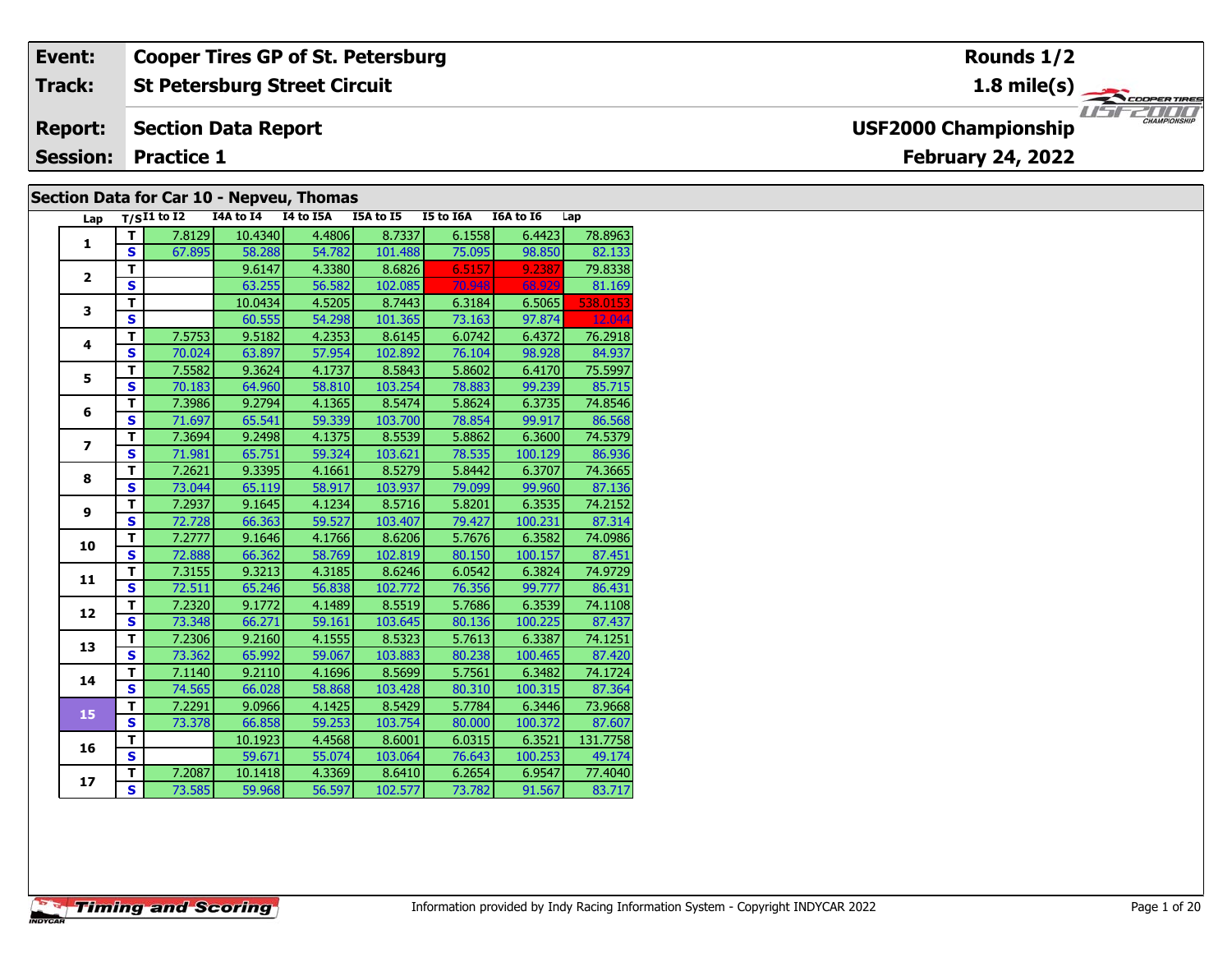| Event:                                                 | <b>Cooper Tires GP of St. Petersburg</b>  | Rounds 1/2                                         |  |  |  |  |  |  |  |  |
|--------------------------------------------------------|-------------------------------------------|----------------------------------------------------|--|--|--|--|--|--|--|--|
| <b>Track:</b>                                          | <b>St Petersburg Street Circuit</b>       | 1.8 mile(s) $\rightarrow$<br><b>COOPERTIRES</b>    |  |  |  |  |  |  |  |  |
| <b>Report:</b>                                         | <b>Section Data Report</b>                | <b>CHAMPIONSHIP</b><br><b>USF2000 Championship</b> |  |  |  |  |  |  |  |  |
| <b>Session: Practice 1</b><br><b>February 24, 2022</b> |                                           |                                                    |  |  |  |  |  |  |  |  |
|                                                        | Section Data for Car 11 - Christie, Dylan |                                                    |  |  |  |  |  |  |  |  |

| Lap                      |                         | $T/SI1$ to $\overline{I2}$ | I4A to I4 | I4 to I5A | I5A to I5 | I5 to I6A | I6A to I6 | Lap      |
|--------------------------|-------------------------|----------------------------|-----------|-----------|-----------|-----------|-----------|----------|
| 1                        | т                       | 7.8944                     | 10.0650   | 4.4815    | 8.7209    | 6.2053    | 6.5487    | 78.7638  |
|                          | $\mathbf{s}$            | 67.194                     | 60.425    | 54.771    | 101.637   | 74.496    | 97.243    | 82.271   |
| $\overline{2}$           | T                       | 7.4687                     | 9.6716    | 4.3554    | 8.7110    | 6.9187    | 8.8602    | 79.9172  |
|                          | S                       | 71.024                     | 62.883    | 56.356    | 101.752   | 66.815    | 71.874    | 81.084   |
| 3                        | T                       |                            | 10.0162   | 4.4518    | 8.6667    | 6.1722    | 6.5504    | 538.9409 |
|                          | S                       |                            | 60.720    | 55.136    | 102.272   | 74.896    | 97.218    | 12.024   |
| 4                        | т                       |                            | 9.6092    | 4.2853    | 8.6605    | 5.9496    | 6.4548    | 76.5537  |
|                          | S                       |                            | 63.292    | 57.278    | 102.346   | 77.698    | 98.658    | 84.646   |
| 5                        | T.                      | 7.5037                     | 9.6233    | 4.2756    | 8.6077    | 5.8809    | 6.4064    | 77.7369  |
|                          | $\overline{\mathbf{s}}$ | 70.692                     | 63.199    | 57.408    | 102.973   | 78.606    | 99.403    | 83.358   |
| 6                        | т                       | 7.2902                     | 9.4465    | 4.2399    | 8.5797    | 5.8873    | 6.3916    | 75.0201  |
|                          | $\mathbf{s}$            | 72.763                     | 64.382    | 57.892    | 103.309   | 78.520    | 99.634    | 86.377   |
| $\overline{\phantom{a}}$ | т                       | 7.2234                     | 9.6273    | 4.2344    | 8.5704    | 5.8410    | 6.4139    | 75.1724  |
|                          | $\mathbf{s}$            | 73.436                     | 63.173    | 57.967    | 103.422   | 79.143    | 99.287    | 86.202   |
| 8                        | т                       | 7.1652                     | 9.4661    | 4.2045    | 8.5377    | 5.7978    | 6.4436    | 74.4986  |
|                          | S                       | 74.032                     | 64.248    | 58.379    | 103.818   | 79.732    | 98.830    | 86.982   |
| 9                        | т                       | 7.1252                     | 9.3599    | 4.2373    | 8.5741    | 5.8051    | 6.4021    | 74.3784  |
|                          | $\overline{\mathbf{s}}$ | 74.448                     | 64.977    | 57.927    | 103.377   | 79.632    | 99.470    | 87.122   |
| 10                       | T                       | 7.0837                     | 9.4390    | 4.2307    | 8.5658    | 5.7411    | 6.4252    | 74.5192  |
|                          | $\overline{\mathbf{s}}$ | 74.884                     | 64.433    | 58.017    | 103.477   | 80.520    | 99.113    | 86.957   |
| 11                       | T                       | 7.1658                     | 9.4193    | 4.2629    | 8.5760    | 5.8247    | 6.4302    | 74.8704  |
|                          | $\overline{\mathbf{s}}$ | 74.026                     | 64.568    | 57.579    | 103.354   | 79.364    | 99.036    | 86.550   |
| 12                       | T                       | 7.1874                     | 9.4001    | 4.2489    | 8.5468    | 5.8086    | 6.3803    | 74.6394  |
|                          | $\mathbf{s}$            | 73.803                     | 64.700    | 57.769    | 103.707   | 79.584    | 99.810    | 86.817   |
| 13                       | T                       | 7.2085                     | 10.1798   | 4.2884    | 8.5738    | 5.7479    | 6.4097    | 76.3057  |
|                          | $\overline{\mathbf{s}}$ | 73.587                     | 59.744    | 57.237    | 103.380   | 80.425    | 99.352    | 84.922   |
| 14                       | T                       | 7.1555                     | 9.4313    | 4.2237    | 8.5510    | 5.7852    | 6.4564    | 75.1397  |
|                          | $\overline{\mathbf{s}}$ | 74.132                     | 64.485    | 58.114    | 103.656   | 79.906    | 98.634    | 86.239   |
| 15                       | т                       | 7.1103                     | 9.3573    | 4.2074    | 8.5742    | 5.8001    | 6.4538    | 74.6280  |
|                          | S                       | 74.604                     | 64.995    | 58.339    | 103.376   | 79.701    | 98.673    | 86.831   |
| 16                       | т                       | 7.0868                     | 9.3488    | 4.1908    | 8.6016    | 5.8423    | 6.4290    | 74.4103  |
|                          | $\mathbf{s}$            | 74.851                     | 65.055    | 58.570    | 103.046   | 79.125    | 99.054    | 87.085   |
|                          | т                       | 7.0291                     | 9.3440    | 4.1846    | 8.5622    | 5.7591    | 6.4661    | 74.3338  |
| 17                       | S.                      | 75.465                     | 65.088    | 58.657    | 103.521   | 80.268    | 98.486    | 87.174   |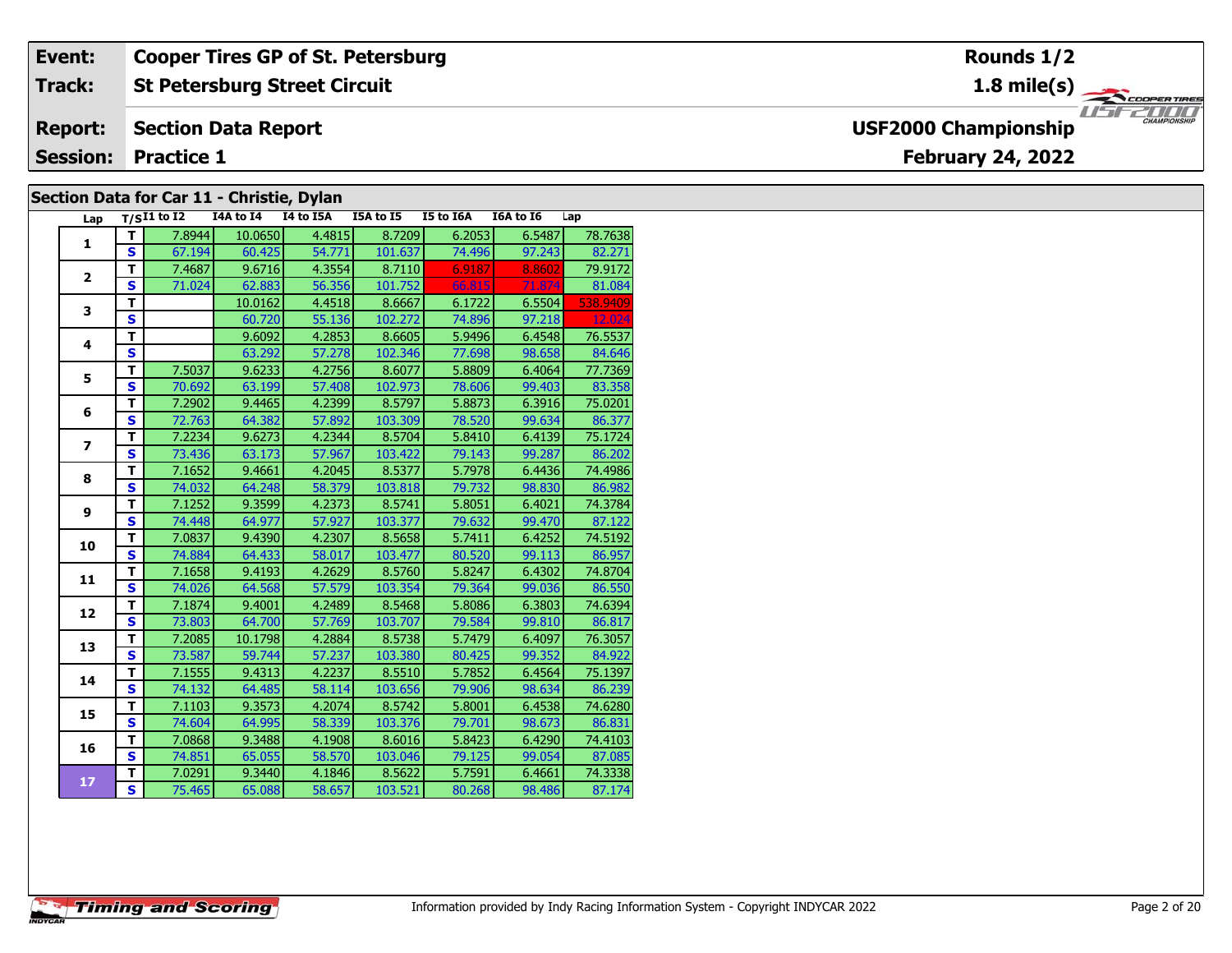#### **Event: Cooper Tires GP of St. Petersburg Rounds 1/2St Petersburg Street Circuit 1.8 mile(s) Track:** THE COOPERTIRES **Section Data Report Report: USF2000 Championship February 24, 2022 Session: Practice 1 Section Data for Car 12 - Garg, Bijoy**

| Lap                     |                         | $T/S$ I1 to I2 | 97 .<br>I4A to I4 | י כני<br>I4 to I5A | I5A to I5 | <b>I5 to I6A</b> | I6A to I6 | Lap      |
|-------------------------|-------------------------|----------------|-------------------|--------------------|-----------|------------------|-----------|----------|
|                         | т                       | 8.0785         | 9.9549            | 4.6417             | 8.6954    | 6.2525           | 6.4405    | 79.0233  |
| 1                       | S                       | 65.663         | 61.094            | 52,880             | 101.935   | 73.934           | 98.877    | 82.001   |
|                         | т                       |                | 9.6354            | 4.3570             | 8.6442    | 6.4269           | 8.7995    | 79.7737  |
| $\overline{2}$          | $\mathbf{s}$            |                | 63.120            | 56.336             | 102.539   | 71.928           | 72.370    | 81.230   |
|                         | т                       |                | 9.8364            | 4.5135             | 8.7314    | 6.2670           | 6.5104    | 539.4489 |
| 3                       | $\mathbf{s}$            |                | 61.830            | 54.382             | 101.514   | 73.763           | 97.816    | 12.012   |
|                         | т                       | 7.8245         | 10.1480           | 4.3375             | 8.6585    | 6.0267           | 6.3920    | 77.8857  |
| 4                       | S                       | 67.794         | 59.931            | 56.589             | 102.369   | 76.704           | 99.627    | 83.199   |
| 5                       | T                       |                | 9.4176            | 4.2416             | 8.5423    | 5.9225           | 6.3705    | 77.3061  |
|                         | $\mathbf{s}$            |                | 64.579            | 57.868             | 103.762   | 78.054           | 99.964    | 83.823   |
| 6                       | T                       | 7.3345         | 9.4145            | 4.2450             | 8.5213    | 5.8389           | 6.3501    | 74.9922  |
|                         | S                       | 72.323         | 64.601            | 57.822             | 104.017   | 79.171           | 100.285   | 86.409   |
| $\overline{\mathbf{z}}$ | T                       |                | 9.4410            | 4.2899             | 8.5363    | 5.7875           | 6.3925    | 74.9809  |
|                         | S                       |                | 64.419            | 57.217             | 103.835   | 79.874           | 99.620    | 86.422   |
| 8                       | т                       | 7.5624         | 9.3140            | 4.2541             | 8.5568    | 5.7676           | 6.3619    | 76.5835  |
|                         | S                       | 70.144         | 65.298            | 57.698             | 103.586   | 80.150           | 100.099   | 84.614   |
| 9                       | T                       |                | 9.2646            | 4.2038             | 8.5356    | 5.7255           | 6.3475    | 74.4863  |
|                         | S                       |                | 65.646            | 58.389             | 103.843   | 80.739           | 100.326   | 86.996   |
| 10                      | T                       | 7.1193         | 9.2333            | 4.2018             | 8.5530    | 5.7125           | 6.3441    | 74.0705  |
|                         | S                       | 74.509         | 65.868            | 58.417             | 103.632   | 80.923           | 100.380   | 87.484   |
| 11                      | $\overline{\mathsf{r}}$ | 7.1340         | 9.3251            | 4.2303             | 8.5402    | 5.6728           | 6.3465    | 74.2721  |
|                         | $\mathbf{s}$            | 74.356         | 65.220            | 58.023             | 103.787   | 81.489           | 100.342   | 87.247   |
| 12                      | T                       | 7.1545         | 9.3184            |                    |           | 5.6557           | 6.3156    | 74.1557  |
|                         | $\mathbf{s}$            | 74.143         | 65.267            |                    |           | 81.736           | 100.833   | 87.384   |
| 13                      | T                       | 7.1158         | 9.7435            | 4.3410             | 8.5335    | 5.7203           | 6.3289    | 75.7963  |
|                         | S                       | 74.546         | 62.419            | 56.543             | 103.869   | 80.813           | 100.621   | 85.492   |
| 14                      | T                       |                | 9.7373            | 4.2511             | 8.7204    | 6.5517           | 6.3790    | 161.7298 |
|                         | $\mathbf{s}$            |                | 62.459            | 57.739             | 101.643   | 70.558           | 99.830    | 40.067   |
| 15                      | T                       | 7.0902         | 9.1488            | 4.1535             | 8.5054    | 5.6464           | 6.3527    | 73.8100  |
|                         | $\mathbf{s}$            | 74.815         | 66.477            | 59.096             | 104.212   | 81.870           | 100.244   | 87.793   |
| 16                      | т                       | 7.2428         | 9.4529            | 4.2285             | 8.5273    | 5.7943           | 6.3421    | 74.4158  |
|                         | $\overline{\mathbf{s}}$ | 73.239         | 64.338            | 58.048             | 103.944   | 79.781           | 100.411   | 87.078   |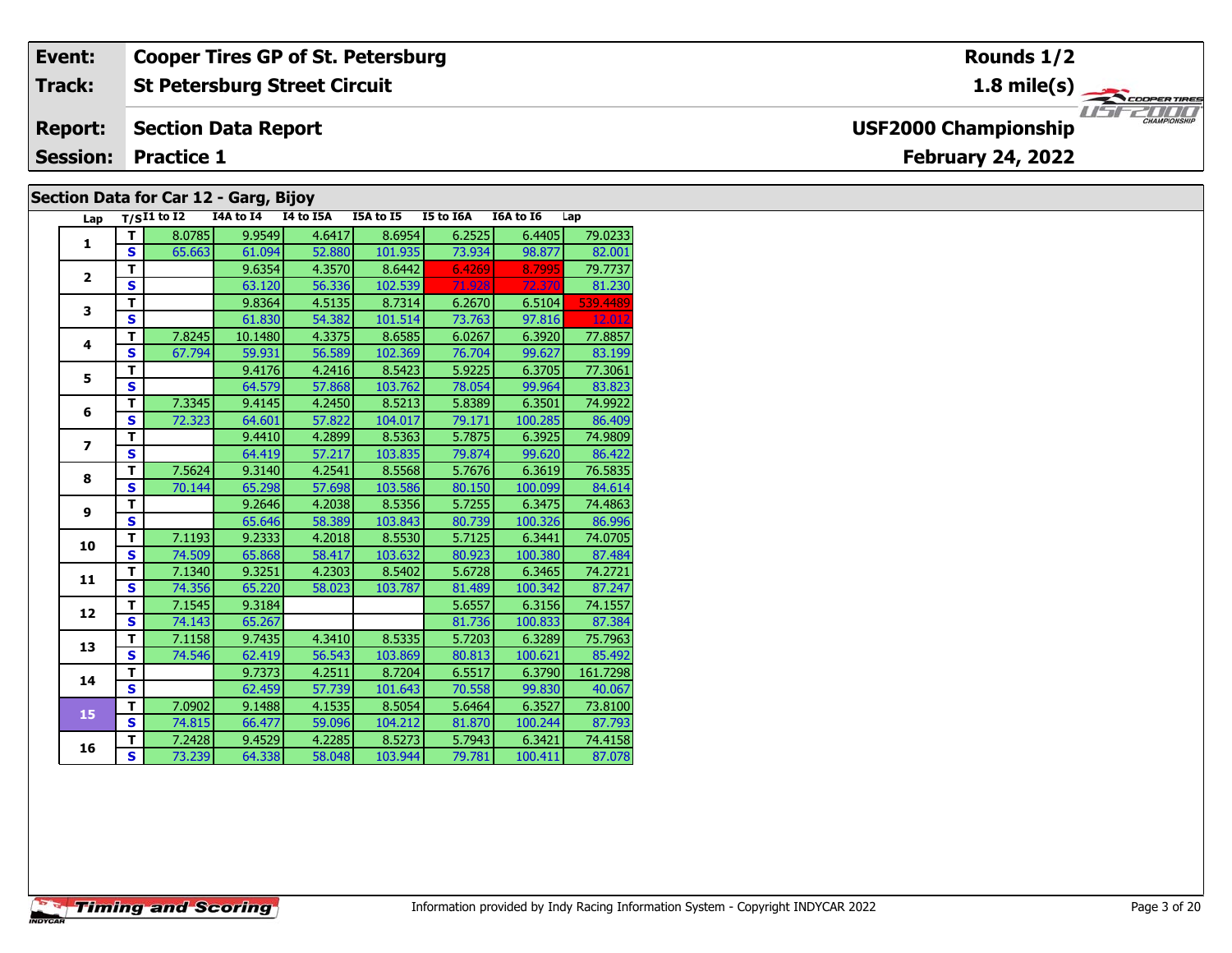### **Lap T/SSF to I1 I1 to I2 I2 to I3 I3 to I4A I4A to I4 I4 to I5A I5A to I5 I5 to I6A I6A to I6 Lap PI to PO PO to SF SF to PI 1 <sup>T</sup>** 7.8094 10.0856 7.3870 9.7406 4.4861 9.4815 6.7604 6.5771 79.7802 310.7978 **<sup>S</sup>** 67.925 87.140 61.195 62.438 54.714 93.483 68.379 96.824 81.223 3.434**Section Data for Car 19 - Sikes, Simon St Petersburg Street Circuit Section Data Report Event: Cooper Tires GP of St. Petersburg Track:Report: Session: Practice 1USF2000 Championship 1.8 mile(s)**

**<sup>T</sup>** 8.9617 6.4388 10.2471 4.6209 9.0444 6.9396 6.8650 525.6242 447.3057 225.1510 **<sup>S</sup>** 98.069 70.206 59.352 53.118 98.001 66.614 92.763 12.328 2.386 25.622

**<sup>T</sup>** 3.8471 7.1253 8.2930 5.4199 9.3909 4.2682 8.6582 5.9097 6.4127 74.7544 369.0248 **<sup>S</sup>** 121.756 74.447 105.977 83.405 64.763 57.508 102.373 78.223 99.306 86.684 15.952

**<sup>T</sup>** 7.4680 8.4143 5.7343 9.8250 4.5983 10.8116 9.5881 11.4057 87.3791 **<sup>S</sup>** 71.030 104.449 78.832 61.901 53.379 81.983 48.213 55.833 74.160

**<sup>T</sup>** 7.3794 8.3906 5.5312 9.4754 4.3446 8.6477 6.0318 6.4103 76.1107 **<sup>S</sup>** 71.883 104.744 81.726 64.185 56.496 102.497 76.639 99.343 85.139

**T** 7.2263 75.3729 75.3729 75.3729 9.5880 4.3848 8.6980 5.9591 6.4225 75.3729<br>TS 73.406 63.432 55.979 101.904 77.574 99.154 85.973

**T** 7.0819 7.0819 9.3821 4.2865 8.6407 5.9335 6.3810 74.7190<br>T S 74.903 66.725 64.824 57.262 102.580 77.909 99.799 86.725

**<sup>T</sup>** 7.0057 8.3839 5.4946 9.4608 4.2494 8.5764 5.8634 6.3821 74.5819 **<sup>S</sup>** 75.718 104.828 82.271 64.284 57.762 103.349 78.840 99.782 86.884

**<sup>T</sup>** 7.0213 9.3979 4.2575 8.6301 5.8184 6.4123 74.5753 **<sup>S</sup>** 75.549 64.715 57.652 102.706 79.450 99.312 86.892

**<sup>T</sup>** 7.0233 8.3478 5.4106 9.6072 4.2806 8.6141 5.9325 6.3969 74.7761 **<sup>S</sup>** 75.528 105.281 83.548 63.305 57.341 102.897 77.922 99.551 86.659

**<sup>T</sup>** 9.6785 4.3039 8.6650 5.9755 6.3910 390.1905 324.9194 **<sup>S</sup>** 62.838 57.031 102.292 77.361 99.643 16.607 3.285

**2**

**3**

**4**

**5**

**6**

**7**

**8**

**9**

**10**

**11**

**12**

**13**

1151521111

# **February 24, 2022**

74.160

86.892

|   | ÷              | 7.1297 | 8.3397  | 5.3511 | 9.4239  | 4.2124 | 8.6307  | 5.7380 | 6.3891 | 74.6065  |  |  |
|---|----------------|--------|---------|--------|---------|--------|---------|--------|--------|----------|--|--|
| 2 | S              | 74.401 | 105.383 | 84.477 | 64.536  | 58.270 | 102.699 | 80.563 | 99.673 | 86.856   |  |  |
| 3 | ÷              | 6.9961 |         |        | 76.6066 | 5.5299 | 11.0588 | 8.2304 | 9.1889 | 150.6546 |  |  |
|   | $\bullet$<br>Э | 75.821 |         |        | 7.939   | 44.387 | 80.150  | 56.166 | 69.303 | 43.012   |  |  |
|   |                |        |         |        |         |        |         |        |        |          |  |  |
|   |                |        |         |        |         |        |         |        |        |          |  |  |
|   |                |        |         |        |         |        |         |        |        |          |  |  |
|   |                |        |         |        |         |        |         |        |        |          |  |  |
|   |                |        |         |        |         |        |         |        |        |          |  |  |
|   |                |        |         |        |         |        |         |        |        |          |  |  |
|   |                |        |         |        |         |        |         |        |        |          |  |  |

## **Rounds 1/2**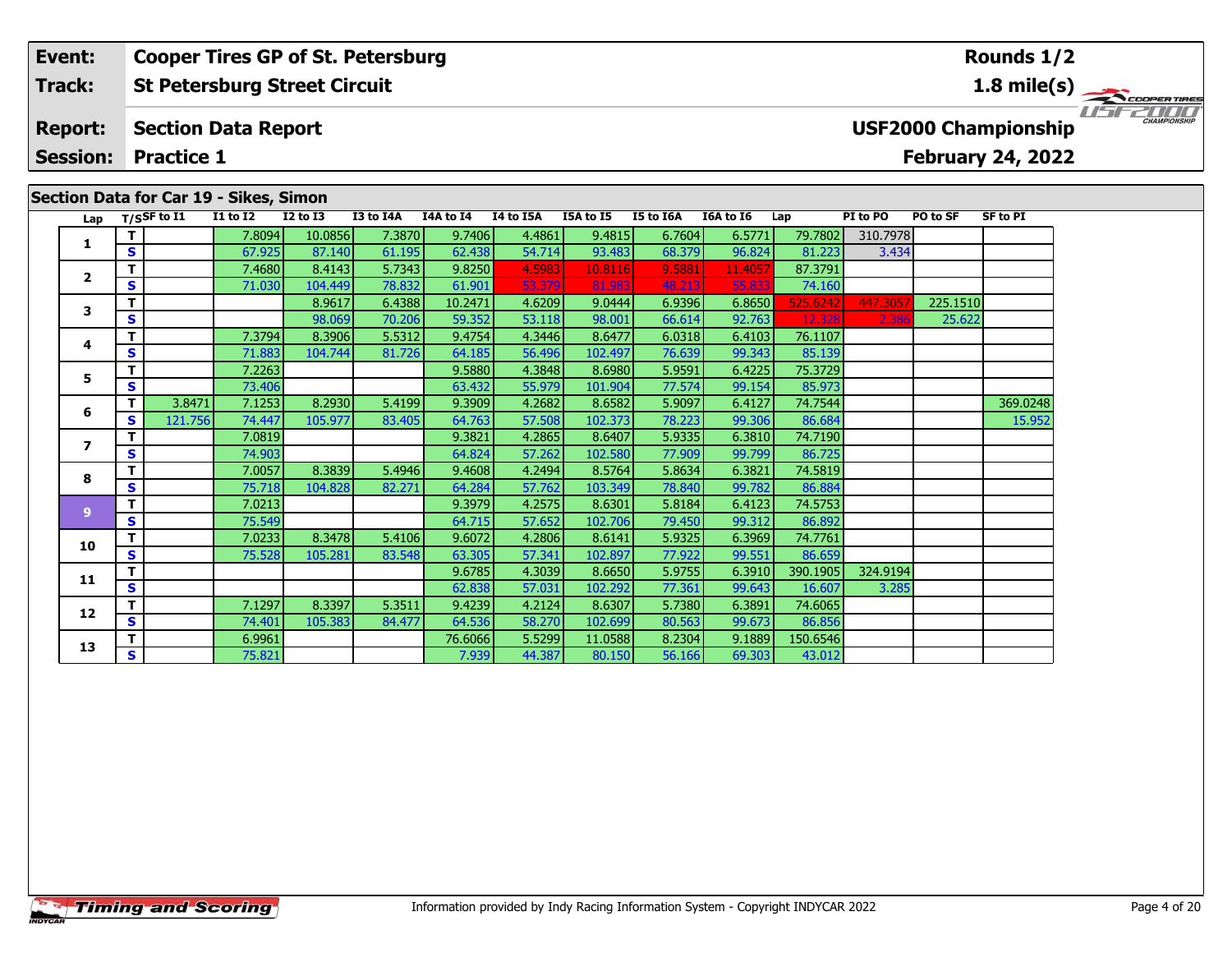#### **Event:Cooper Tires GP of St. Petersburg**

#### **St Petersburg Street Circuit Track:**

#### **Section Data Report Report:**

**Session: Practice 1**

### **Section Data for Car 2 - Lee, Jackson**

| Lap                     |                         | $T/SI1$ to I2 | $I2$ to $I3$ | I3 to I4A | I4A to I4 | I4 to I5A | I5A to I5 | I5 to I6A | I6A to I6 | Lap      | PI to PO |
|-------------------------|-------------------------|---------------|--------------|-----------|-----------|-----------|-----------|-----------|-----------|----------|----------|
|                         | T                       |               | 9.6450       | 7.5003    | 13.0727   | 5.9031    | 9.4386    | 7.7267    | 8.7544    | 174.8650 | 93.9054  |
| 1                       | S                       |               | 91.121       | 60.270    | 46.523    | 41.581    | 93.908    | 59.828    | 72.743    | 37.057   | 11.367   |
|                         | T.                      |               | 11.3197      | 7.6561    | 11.3418   | 4.7822    | 8.9086    | 6.5302    | 6.5815    | 555.8586 | 476.2749 |
| $\overline{\mathbf{2}}$ | S                       |               | 77.640       | 59.044    | 53.623    | 51.327    | 99.495    | 70.790    | 96.759    | 11.658   | 2.241    |
| 3                       | T                       |               |              |           | 10.2838   | 4.6118    | 8.8036    | 6.3017    | 6.5174    | 81.1293  |          |
|                         | S                       |               |              |           | 59.140    | 53.223    | 100.682   | 73.357    | 97.710    | 79.872   |          |
|                         | T.                      | 7.7973        |              |           | 10.0868   | 4.4595    | 8.7207    | 6.1979    | 6.4708    | 78.0148  |          |
| 4                       | $\mathbf{s}$            | 68.031        |              |           | 60.295    | 55.041    | 101.639   | 74.585    | 98.414    | 83.061   |          |
|                         | т                       | 7.7433        |              |           | 10.0326   | 4.3569    | 8.6993    | 6.1389    | 6.4528    | 77.1686  |          |
| 5                       | S                       | 68.505        |              |           | 60.621    | 56.337    | 101.889   | 75.302    | 98.689    | 83.972   |          |
|                         | T                       | 7.1340        |              |           | 9.8143    | 4.3386    | 8.6890    | 6.0796    | 6.4233    | 75.9715  |          |
| 6                       | $\mathbf{s}$            | 74.356        |              |           | 61.969    | 56.575    | 102.010   | 76.037    | 99.142    | 85.295   |          |
|                         | T                       | 7.2225        |              |           | 9.7577    | 4.3195    | 8.6595    | 5.9405    | 6.4422    | 75.7516  |          |
| $\overline{ }$          | $\mathbf{s}$            | 73.445        |              |           | 62.328    | 56.825    | 102.357   | 77.817    | 98.851    | 85.543   |          |
|                         | T                       | 7.1970        |              |           | 9.7449    | 4.2931    | 8.6425    | 5.8508    | 6.4049    | 75.4916  |          |
| 8                       | $\mathbf{s}$            | 73.705        |              |           | 62.410    | 57.174    | 102.559   | 79.010    | 99.427    | 85.837   |          |
|                         | T                       | 7.2452        |              |           | 9.5435    | 4.3460    | 8.6970    | 5.8125    | 6.3819    | 75.3281  |          |
| 9                       | S                       | 73.215        |              |           | 63.727    | 56.478    | 101.916   | 79.531    | 99.785    | 86.024   |          |
| 10                      | т                       | 7.2145        |              |           | 9.6788    | 4.3174    | 8.6197    | 5.8232    | 6.3940    | 75.4037  |          |
|                         | $\mathbf{s}$            | 73.526        |              |           | 62.836    | 56.852    | 102.830   | 79.385    | 99.596    | 85.937   |          |
| 11                      | T                       | 7.2429        |              |           | 9.6437    | 4.2862    | 8.6017    | 5.8428    | 6.3615    | 75.3454  |          |
|                         | $\mathbf{s}$            | 73.238        |              |           | 63.065    | 57.266    | 103.045   | 79.118    | 100.105   | 86.004   |          |
|                         | т                       | 7.1690        |              |           | 9.4903    | 4.2627    | 8.5642    | 5.7640    | 6.3631    | 75.0544  |          |
| 12                      | $\mathbf{s}$            | 73.993        |              |           | 64.085    | 57.582    | 103.496   | 80.200    | 100.080   | 86.337   |          |
| 13                      | T                       | 7.1623        |              |           | 9.4163    | 4.2201    | 8.5777    | 5.7886    | 6.3426    | 74.7646  |          |
|                         | $\overline{\mathbf{s}}$ | 74.062        |              |           | 64.588    | 58.163    | 103.333   | 79.859    | 100.403   | 86.672   |          |
| 14                      | T                       | 7.0751        |              |           | 9.4962    | 4.2871    | 8.5748    | 5.7795    | 6.3459    | 74.8612  |          |
|                         | $\mathbf{s}$            | 74.975        |              |           | 64.045    | 57.254    | 103.368   | 79.985    | 100.351   | 86.560   |          |
| 15                      | T                       | 7.1402        |              |           | 9.4180    | 4.2369    | 8.6155    | 5.8300    | 6.3508    | 74.7027  |          |
|                         | S                       | 74.291        |              |           | 64.577    | 57.933    | 102.880   | 79.292    | 100.274   | 86.744   |          |
| 16                      | т                       | 7.0229        |              |           | 11.6781   | 5.2959    | 9.5729    | 7.1787    | 6.7719    |          |          |
|                         | S                       | 75.532        |              |           | 52.079    | 46.348    | 92.591    | 64.395    | 94.038    |          |          |

### **Rounds 1/2**

**1.8 mile(s)**



**USF2000 Championship**

**February 24, 2022**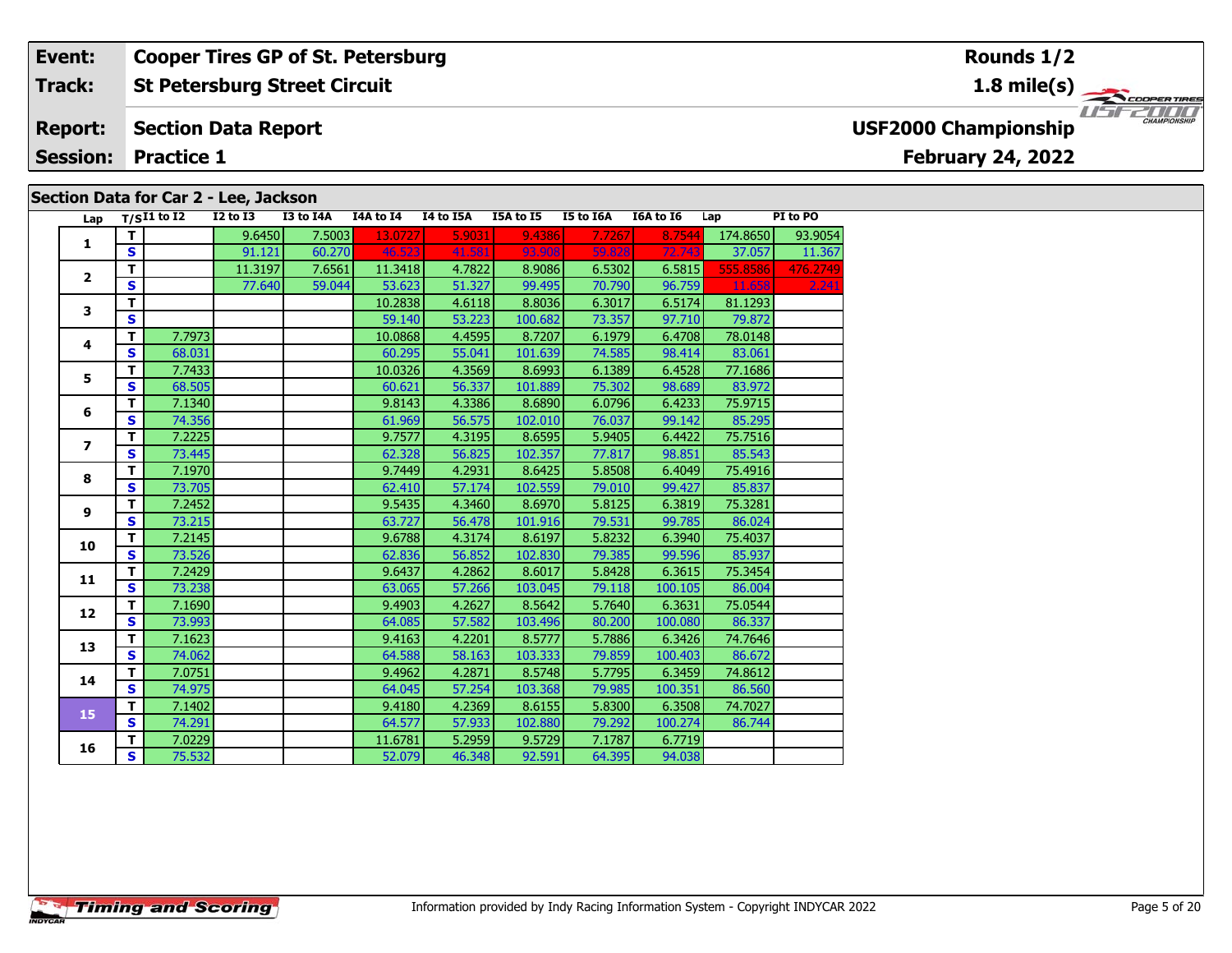#### **Event: Cooper Tires GP of St. Petersburg Rounds 1/2St Petersburg Street Circuit 1.8 mile(s) Track:** THE PROPERTIRES **Report: Section Data Report USF2000 Championship February 24, 2022 Session: Practice 1 Section Data for Car 22 - Rowe, Myles**

| Lap                     |                         | $T/SI1$ to I2 | I4A to I4 | I4 to I5A | I5A to I5 | I5 to I6A | I6A to I6 | Lap      | PI to PO |
|-------------------------|-------------------------|---------------|-----------|-----------|-----------|-----------|-----------|----------|----------|
| 1                       | T.                      | 8.0344        | 9.8642    | 4.3352    | 8.6404    | 6.2708    | 6.4939    | 78.3810  | 291.7729 |
|                         | S                       | 66.023        | 61.655    | 56.619    | 102.584   | 73.718    | 98.064    | 82.673   | 3.658    |
| $\mathbf{2}$            | T.                      | 7.5921        | 9.4823    | 4.1954    | 8.5623    | 6.4861    | 8.7725    | 78.9336  |          |
|                         | S                       | 69.869        | 64.139    | 58.506    | 103.519   | 71.271    | 72.593    | 82.094   |          |
| 3                       | T                       |               | 10.8784   | 4.5873    | 8.9086    | 6.2908    | 6.5408    | 541.2210 | 464.3319 |
|                         | $\overline{\mathbf{s}}$ |               | 55.907    | 53.507    | 99.495    | 73.484    | 97.361    | 11.973   | 2.299    |
| 4                       | T.                      | 7.6784        | 9.4237    | 4.2099    | 8.6004    | 5.9274    | 6.4241    | 76.0703  |          |
|                         | S                       | 69.084        | 64.537    | 58.304    | 103.061   | 77.989    | 99.130    | 85.184   |          |
| 5                       | T.                      | 7.4232        | 9.4851    | 4.2215    | 8.5317    | 5.9080    | 6.3638    | 75.2147  |          |
|                         | S                       | 71.459        | 64.120    | 58.144    | 103.891   | 78.245    | 100.069   | 86.153   |          |
| 6                       | T                       | 7.3903        | 9.3933    | 4.1534    | 8.4754    | 5.8789    | 6.3829    | 75.0586  |          |
|                         | S                       | 71.777        | 64.746    | 59.097    | 104.581   | 78.633    | 99.769    | 86.333   |          |
| $\overline{\mathbf{z}}$ | T.                      | 7.2679        | 9.6026    | 4.1914    | 8.4774    | 5.8640    | 6.3641    | 74.6927  |          |
|                         | S                       | 72.986        | 63.335    | 58.561    | 104.556   | 78.832    | 100.064   | 86.755   |          |
| 8                       | T.                      | 7.3153        | 9.4176    | 4.1470    | 8.5020    | 5.8097    | 6.3826    | 74.5366  |          |
|                         | S                       | 72.513        | 64.579    | 59.188    | 104.254   | 79.569    | 99.774    | 86.937   |          |
| 9                       | T.                      | 7.2685        | 9.4036    | 4.1101    | 8.4759    | 5.7907    | 6.3537    | 74.2247  |          |
|                         | S                       | 72.980        | 64.675    | 59.720    | 104.575   | 79.830    | 100.228   | 87.302   |          |
| 10                      | т                       |               | 9.4065    | 4.1895    | 8.5799    | 5.8746    | 6.3880    | 222.7841 | 158.1902 |
|                         | S                       |               | 64.655    | 58.588    | 103.307   | 78.690    | 99.690    | 29.086   | 6.747    |
| 11                      | T.                      |               | 9.1812    | 4.0994    | 8.5143    | 5.6951    | 6.3716    | 73.8897  |          |
|                         | S                       |               | 66.242    | 59.876    | 104.103   | 81.170    | 99.946    | 87.698   |          |
| $12 \overline{ }$       | T                       |               | 9.2081    | 4.1448    | 8.5048    | 5.6554    | 6.3632    | 73.9385  |          |
|                         | $\overline{\mathbf{s}}$ |               | 66.049    | 59.220    | 104.219   | 81.740    | 100.078   | 87.640   |          |
| 13                      | T.                      | 7.2113        | 9.2459    | 4.0646    | 8.5180    | 5.6827    | 6.3527    | 73.8999  |          |
|                         | S                       | 73.559        | 65.779    | 60.388    | 104.058   | 81.347    | 100.244   | 87.686   |          |
| 14                      | T.                      | 7.1157        | 9.3129    | 4.1154    | 8.5097    | 5.6976    | 6.3166    | 73.8623  |          |
|                         | S                       | 74.547        | 65.305    | 59.643    | 104.159   | 81.135    | 100.817   | 87.731   |          |
| 15                      | T.                      | 7.1009        | 9.1502    | 4.0721    | 8.5212    | 5.6977    | 6.3384    | 73.6893  |          |
|                         | S.                      | 74.702        | 66.467    | 60.277    | 104.019   | 81.133    | 100.470   | 87.937   |          |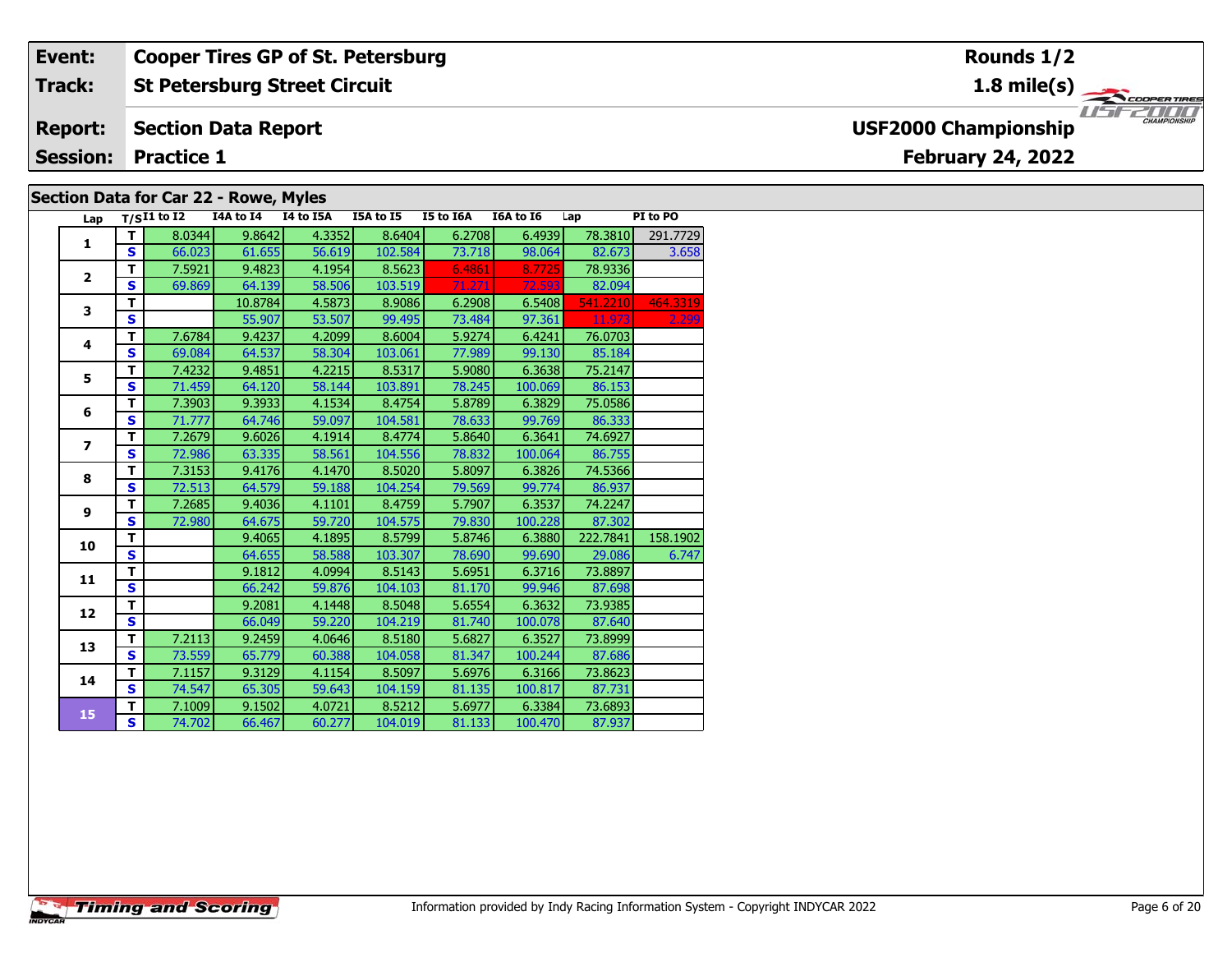#### **St Petersburg Street Circuit Event: Cooper Tires GP of St. Petersburg Track:**

#### **Section Data Report Report:**

**Session: Practice 1**

### **Section Data for Car 23 - Denmark, Jace**

| Lap            |                         | $T/SI1$ to $\overline{I2}$ | <b>I2 to I3</b> | I3 to I4A | I4A to I4 | I4 to I5A | I5A to I5 | I5 to I6A | I6A to I6 | Lap      | PI to PO |
|----------------|-------------------------|----------------------------|-----------------|-----------|-----------|-----------|-----------|-----------|-----------|----------|----------|
|                | T                       | 7.8845                     | 9.7697          | 7.1013    | 9.6146    | 4.3453    | 9.1845    | 6.9198    | 6.4507    | 79.0562  | 297.5482 |
| $\mathbf{1}$   | $\mathbf{s}$            | 67.278                     | 89.958          | 63.657    | 63.256    | 56.487    | 96.506    | 66.804    | 98.721    | 81.967   | 3.587    |
|                | $\mathbf T$             | 7.6157                     |                 |           | 9.8102    | 4.3906    | 8.6303    | 6.4379    | 8.6005    | 79.1565  |          |
| $\mathbf{2}$   | $\mathbf{s}$            | 69.653                     |                 |           | 61.995    | 55.905    | 102.704   | 71.805    | 74.044    | 81.863   |          |
|                | T                       |                            |                 |           | 10.5024   | 4.4962    | 8.7218    | 6.2803    | 6.4776    | 540.2092 | 464.6088 |
| 3              | $\mathbf{s}$            |                            |                 |           | 57.909    | 54.592    | 101.626   | 73.607    | 98.311    | 11.995   | 2.297    |
|                | T                       | 7.4987                     |                 |           | 9.4326    | 4.2161    | 8.6407    | 5.9774    | 6.3801    | 75.8173  |          |
| 4              | S                       | 70.740                     |                 |           | 64.477    | 58.218    | 102.580   | 77.337    | 99.813    | 85.469   |          |
|                | T                       |                            |                 |           | 9.4248    | 4.1647    | 8.5967    | 5.8142    | 6.4267    | 75.5172  |          |
| 5              | $\overline{\mathbf{s}}$ |                            |                 |           | 64.530    | 58.937    | 103.105   | 79.508    | 99.089    | 85.808   |          |
|                | T                       | 7.2852                     |                 |           | 9.5481    | 4.1764    | 8.6353    | 5.8393    | 6.3945    | 75.2322  |          |
| 6              | $\mathbf{s}$            | 72.813                     |                 |           | 63.697    | 58.772    | 102.644   | 79.166    | 99.588    | 86.133   |          |
|                | T                       | 7.1547                     |                 |           | 9.3186    | 4.0990    | 8.5630    | 5.7874    | 6.3950    | 74.4520  |          |
| $\overline{ }$ | $\overline{\mathbf{s}}$ | 74.141                     |                 |           | 65.265    | 59.882    | 103.511   | 79.876    | 99.581    | 87.036   |          |
|                | T                       | 7.1436                     |                 |           | 9.3006    | 4.1763    | 8.5622    | 5.7995    | 6.4165    | 74.2126  |          |
| 8              | $\mathbf{s}$            | 74.256                     |                 |           | 65.392    | 58.773    | 103.521   | 79.709    | 99.247    | 87.317   |          |
|                | T                       | 7.1397                     |                 |           | 9.1866    | 4.1526    | 8.6055    | 5.7827    | 6.3682    | 74.3574  |          |
| 9              | $\mathbf{s}$            | 74.296                     |                 |           | 66.203    | 59.109    | 103.000   | 79.941    | 100.000   | 87.147   |          |
|                | T                       | 7.0273                     |                 |           | 9.1664    | 4.1570    | 8.5632    | 5.7626    | 6.3792    | 73.8565  |          |
| 10             | $\mathbf{s}$            | 75.485                     |                 |           | 66.349    | 59.046    | 103.508   | 80.219    | 99.827    | 87.738   |          |
|                | $\overline{\mathsf{T}}$ | 6.9711                     |                 |           | 9.1481    | 4.1965    | 8.6911    | 5.7166    | 6.3586    | 73.9076  |          |
| 11             | $\overline{\mathbf{s}}$ | 76.093                     |                 |           | 66.482    | 58.490    | 101.985   | 80.865    | 100.151   | 87.677   |          |
|                | T                       | 7.0602                     |                 |           | 9.2722    | 4.1663    | 8.5345    | 5.6557    | 6.3265    | 73.8578  |          |
| 12             | $\mathbf{s}$            | 75.133                     |                 |           | 65.592    | 58.914    | 103.857   | 81.736    | 100.659   | 87.736   |          |
| 13             | T                       | 6.9364                     |                 |           | 9.2664    | 4.1381    | 8.5456    | 5.7000    | 6.3546    | 73.8393  |          |
|                | $\mathbf{s}$            | 76.474                     |                 |           | 65.633    | 59.316    | 103.722   | 81.100    | 100.214   | 87.758   |          |
| 14             | T                       | 6.9839                     |                 |           | 9.2258    | 4.1385    | 8.5119    | 5.7073    | 6.3475    | 73.8068  |          |
|                | $\mathbf{s}$            | 75.954                     |                 |           | 65.922    | 59.310    | 104.132   | 80.997    | 100.326   | 87.797   |          |
|                | $\mathbf{T}$            | 6.9232                     |                 |           | 9.2834    | 4.1466    | 8.5159    | 5.6251    | 6.2976    | 73.6344  |          |
| 15             | S                       | 76.620                     |                 |           | 65.513    | 59.194    | 104.083   | 82.180    | 101.121   | 88.002   |          |
|                | $\mathbf T$             | 7.0252                     |                 |           | 9.2781    | 4.1790    | 8.6228    | 5.7311    | 6.3256    | 74.2198  |          |
| 16             | $\mathbf{s}$            | 75.507                     |                 |           | 65.550    | 58.735    | 102.793   | 80.660    | 100.673   | 87.308   |          |
|                | T                       | 7.0666                     |                 |           | 9.2425    | 4.1203    | 8.5280    | 5.6285    | 6.3062    | 73.8223  |          |
| 17             | S                       | 75.065                     |                 |           | 65.803    | 59.572    | 103.936   | 82.131    | 100.983   | 87.778   |          |

**Rounds 1/2**

**1.8 mile(s)**



**USF2000 Championship**

## **February 24, 2022**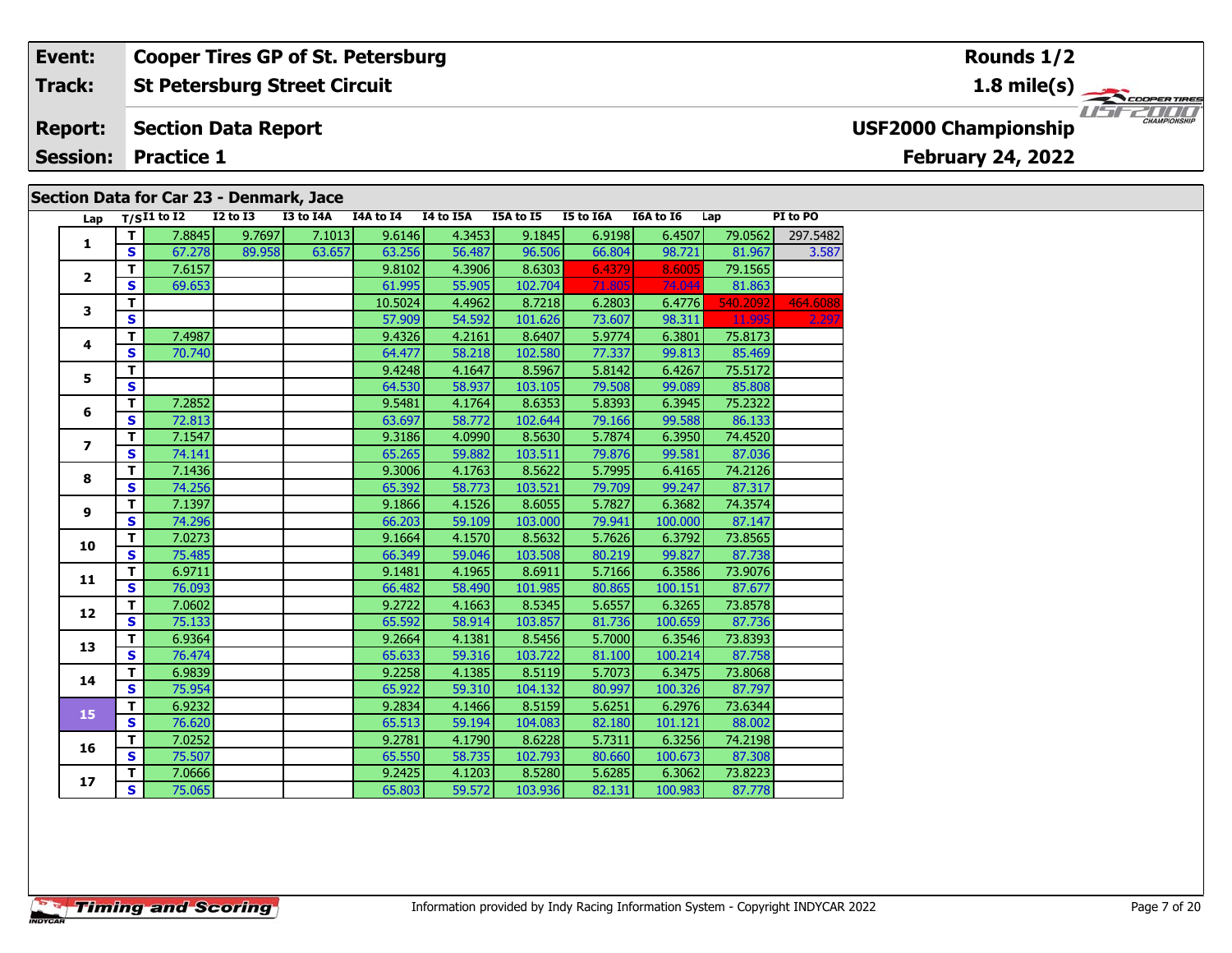### **Event:Cooper Tires GP of St. Petersburg**

**St Petersburg Street Circuit Track:**

#### **Section Data Report Report:**

**Session: Practice 1**

# **Section Data for Car 3 - Jones, Jagger (R)**

**1.8 mile(s)**



**USF2000 Championship**

## **February 24, 2022**

**Rounds 1/2**

|                         |                         | Lap $T/SSF$ to $\overline{11}$ | I1 to I2 | I2 to I3 | I3 to I4A | I4A to I4 | I4 to I5A | I5A to I5 | <b>I5 to I6A</b> | I6A to I6 | Lap      | PI to PO | PO to SF | SF to PI |
|-------------------------|-------------------------|--------------------------------|----------|----------|-----------|-----------|-----------|-----------|------------------|-----------|----------|----------|----------|----------|
| 1                       | T.                      |                                |          | 9.1947   | 6.4749    | 9.9744    | 4.6697    | 8.9611    | 6.7711           | 7.4877    | 122.3550 | 51.2669  |          |          |
|                         | $\mathbf{s}$            |                                |          | 95.584   | 69.815    | 60.974    | 52.563    | 98.912    | 68.271           | 85.049    | 52.961   | 20.820   |          |          |
|                         | T                       |                                | 8.6947   | 9.8357   | 6.6367    | 10.1931   | 4.8483    | 9.4928    | 6.8479           | 7.9457    | 85.7291  |          |          |          |
| $\mathbf{2}$            | $\mathbf{s}$            |                                | 61.009   | 89.354   | 68.113    | 59.666    | 50.627    | 93.372    | 67.50            | 80.146    | 75.587   |          |          |          |
| 3                       | $\overline{\mathsf{r}}$ |                                |          | 9.0996   | 6.2632    | 9.9084    | 4.5410    | 8.8531    | 6.3613           | 6.5923    | 519.4851 | 447.3183 | 225.5724 |          |
|                         | $\mathbf{s}$            |                                |          | 96.583   | 72.175    | 61.380    | 54.053    | 100.119   | 72.670           | 96.600    | 12.474   | 2.386    | 25.574   |          |
| 4                       | т                       |                                | 7.8271   |          |           | 9.5232    | 4.4107    | 8.6643    | 6.1124           | 6.4586    | 77.8308  |          |          |          |
|                         | S                       |                                | 67.772   |          |           | 63.863    | 55.650    | 102.301   | 75.629           | 98.600    | 83.258   |          |          |          |
| 5                       | T                       |                                | 7.2573   | 8.4445   | 5.6266    | 9.4333    | 4.3678    | 8.6695    | 6.0427           | 6.4218    | 75.7946  |          |          |          |
|                         | $\mathbf{s}$            |                                | 73.093   | 104.075  | 80.341    | 64.472    | 56.196    | 102.239   | 76.501           | 99.165    | 85.494   |          |          |          |
| 6                       | T.                      | 3.8308                         | 7.2026   |          |           | 9.4172    | 4.3195    | 8.6223    | 6.0113           | 6.4065    | 75.4553  |          |          |          |
|                         | $\mathbf{s}$            | 122.274                        | 73.648   |          |           | 64.582    | 56.825    | 102.799   | 76.901           | 99.402    | 85.879   |          |          |          |
| $\overline{\mathbf{z}}$ | T.                      | 3.8109                         | 7.2285   |          |           | 9.3265    | 4.3344    | 8.5765    | 5.8639           | 6.3803    | 74.9815  |          |          |          |
|                         | S                       | 122.913                        | 73.384   |          |           | 65.210    | 56.629    | 103.348   | 78.834           | 99.810    | 86.421   |          |          |          |
| 8                       | T.                      | 3.7941                         | 7.5063   |          |           | 9.4627    | 4.3042    | 8.5804    | 5.8760           | 6.3787    | 75.2585  |          |          |          |
|                         | S                       | 123.457                        | 70.668   |          |           | 64.271    | 57.027    | 103.301   | 78.671           | 99.835    | 86.103   |          |          |          |
| 9                       | T                       |                                | 7.2531   |          |           | 9.8734    | 4.5073    | 8.6201    | 6.0981           | 6.4367    | 75.9053  |          |          |          |
|                         | $\mathbf{s}$            |                                | 73.135   |          |           | 61.598    | 54.457    | 102.825   | 75.806           | 98.936    | 85.370   |          |          |          |
| 10                      | T.                      | 3.8543                         | 7.3884   | 8.4272   | 5.7961    | 9.6905    | 4.4358    | 8.5325    | 6.0825           | 6.4665    | 76.1758  |          |          |          |
|                         | S                       | 121.529                        | 71.796   | 104.289  | 77.991    | 62.761    | 55.335    | 103.881   | 76.000           | 98.480    | 85.066   |          |          |          |
| 11                      | T.                      | 3.8450                         | 7.7212   |          |           | 9.4064    | 4.2141    | 8.5700    | 5.8854           | 6.3636    | 75.8737  |          |          |          |
|                         | $\mathbf{s}$            | 121.823                        | 68.701   |          |           | 64.656    | 58.246    | 103.426   | 78.546           | 100.072   | 85.405   |          |          |          |
| 12                      | T.                      | 3.8537                         | 7.3278   |          |           | 9.3071    | 4.2217    | 8.6255    | 5.8553           | 6.3731    | 75.1994  |          |          |          |
|                         | $\mathbf{s}$            | 121.548                        | 72.389   |          |           | 65.346    | 58.141    | 102.761   | 78.949           | 99.923    | 86.171   |          |          |          |
| 13                      | T.                      | 3.8377                         | 7.2001   | 8.4570   | 5.6171    | 9.3881    | 4.2628    | 8.5566    | 5.8413           | 6.4507    | 75.2392  |          |          |          |
|                         | $\mathbf{s}$            | 122.055                        | 73.673   | 103.921  | 80.477    | 64.782    | 57.581    | 103.588   | 79.139           | 98.721    | 86.125   |          |          |          |
| 14                      | T                       | 3.8279                         | 7.2328   |          |           | 9.3122    | 4.2051    | 8.5441    | 5.8136           | 6.3680    | 74.7329  |          |          |          |
|                         | S                       | 122.367                        | 73.340   |          |           | 65.310    | 58.371    | 103.740   | 79.516           | 100.003   | 86.709   |          |          |          |
| 15                      | T.                      | 3.8271                         | 7.2017   | 9.9610   | 6.1017    | 9.4319    | 4.2318    | 8.5417    | 5.8509           | 6.3419    | 77.1078  |          |          |          |
|                         | <b>S</b>                | 122.393                        | 73.657   | 88.230   | 74.085    | 64.481    | 58.002    | 103.769   | 79.009           | 100.414   | 84.038   |          |          |          |
| 16                      | T.                      | 3.8128                         | 7.3187   |          |           | 9.3696    | 4.2897    | 8.5205    | 5.7844           | 6.3356    | 74.9302  |          |          | 147.4360 |
|                         | S                       | 122.852                        | 72.479   |          |           | 64.910    | 57.220    | 104.027   | 79.917           | 100.514   | 86.480   |          |          | 39.928   |
| 17                      | T.                      |                                | 7.3219   |          |           | 9.6183    | 4.2725    | 8.5715    | 5.8236           | 6.3762    | 75.5917  |          |          |          |
|                         | $\overline{\mathbf{s}}$ |                                | 72.448   |          |           | 63.232    | 57.450    | 103.408   | 79.379           | 99.874    | 85.724   |          |          |          |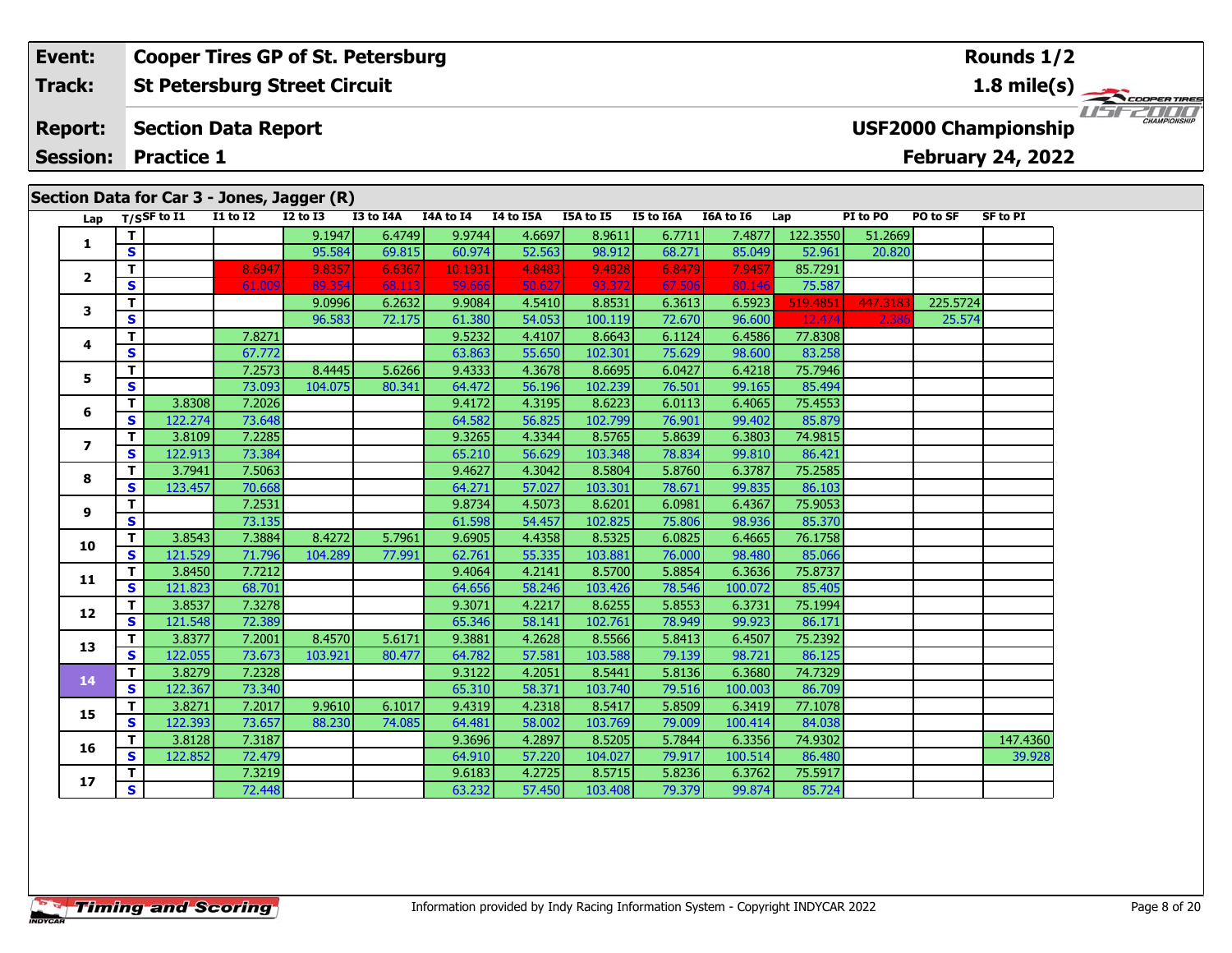#### **Event: Cooper Tires GP of St. Petersburg Rounds 1/2St Petersburg Street Circuit 1.8 mile(s) Track:** THE COOPERTIRES **Report: Section Data Report USF2000 Championship February 24, 2022 Session: Practice 1**

| $T/SI6$ to I7<br>I7 to SF<br>SF to I1<br><b>I1 to I2</b><br>$I2$ to $I3$<br>I3 to I4A<br>I4A to I4<br>I4 to I5A<br>I5A to I5<br>I5 to I6A<br>I6A to I6<br>PI to PO<br>Lap<br>Lap<br>4.0708<br>8.5260<br>11.1453<br>5.7171<br>9.6698<br>6.1777<br>10.7199<br>4.8235<br>9.1799<br>83.6426<br>299.0498<br>6.6405<br>6.9721<br>$\mathbf T$<br>1<br>$\mathbf{s}$<br>90.887<br>73.174<br>50.887<br>64.418<br>103.756<br>115.066<br>62.216<br>56.734<br>96.555<br>91.338<br>77.472<br>3.569<br>69.614<br>T<br>3.9631<br>9.2153<br>88.6395<br>8.0438<br>9.1307<br>6.0256<br>11.6900<br>5.6425<br>10.8803<br>7.4712<br>$\mathbf{2}$<br>S<br>96.254<br>75.02<br>73.105<br>65.946<br>52.0<br>43.50<br>61.874<br>69.10<br>118.193<br>81.465<br>7.2132<br>T<br>6.8901<br>11.2824<br>5.0120<br>9.5813<br>6.9125<br>528.2572<br>446.1805<br>12.0506<br>3<br>S<br>53.905<br>72.931<br>65.608<br>48.973<br>92.510<br>66.875<br>88.285<br>12.267<br>2.39<br>4.7435<br>6.8091<br>T<br>3.9657<br>7.9623<br>9.0243<br>5.8474<br>10.1352<br>8.9382<br>6.4577<br>80.1849<br>4<br>S<br>66.621<br>77.307<br>93.525<br>118.115<br>97.389<br>60.007<br>51.745<br>99.166<br>71.585<br>80.813<br>5.5996<br>3.9032<br>7.6660<br>5.7889<br>9.9316<br>4.5985<br>8.7983<br>6.3582<br>6.7454<br>78.3894<br>10.2640<br>8.7357<br>т<br>5.<br>S<br>53.377<br>82.664<br>105.933<br>120.006<br>69.196<br>100.606<br>78.088<br>61.237<br>72.705<br>94.408<br>69.949<br>100.743<br>3.8689<br>7.5777<br>9.8614<br>6.5758<br>Т<br>10.1933<br>5.6069<br>8.5920<br>5.7444<br>4.4275<br>8.7183<br>6.2403<br>77.4065<br>6<br>S<br>70.002<br>55.439<br>96.843<br>83.714<br>70.434<br>105.795<br>121.070<br>102.289<br>78.693<br>61.673<br>101.667<br>74.079<br>5.5738<br>3.8493<br>9.8492<br>6.6872<br>77.2733<br>Т<br>10.1946<br>7.4578<br>8.5398<br>5.6964<br>4.4468<br>8.6679<br>6.3105<br>7<br>$\mathbf{s}$<br>55.198<br>73.255<br>95.229<br>83.858<br>70.425<br>106.423<br>121.687<br>71.127<br>102.914<br>79.356<br>61.749<br>102.258<br>3.8643<br>10.3037<br>89.8336<br>T<br>8.1339<br>10.0531<br>6.5886<br>4.9501<br>12.4031<br>11.0077<br>6.7363<br>8<br>S<br>121.214<br>65.215<br>68.610<br>59.026<br>49.586<br>94.535<br>72.133<br>87.422<br>71.463<br>41.995<br>10.0883<br>5.5742<br>3.8564<br>9.6516<br>6.5570<br>$\mathbf{T}$<br>7.5670<br>8.5003<br>5.6108<br>4.4505<br>8.7094<br>6.1547<br>76.7202<br>9<br>$\mathbf{s}$<br>121.463<br>70.101<br>103.392<br>80.567<br>63.014<br>55.152<br>75.109<br>97.120<br>84.463<br>71.167<br>106.416<br>101.771<br>3.8805<br>5.4583<br>9.6421<br>6.4813<br>76.3621<br>T<br>7.4739<br>8.4438<br>4.3663<br>8.6969<br>6.1114<br>10<br>S<br>70.974<br>63.076<br>56.216<br>98.255<br>84.859<br>120.708<br>104.084<br>82.818<br>101.917<br>75.641<br>Т<br>9.7583<br>76.2378<br>9.9947<br>5.6027<br>3.8763<br>7.4694<br>5.5098<br>6.4715<br>8.4094<br>4.4804<br>8.6851<br>5.9802<br>11<br>$\mathbf{s}$<br>120.839<br>71.017<br>62.325<br>54.784<br>84.997<br>71.834<br>105.874<br>104.510<br>82.044<br>102.056<br>77.301<br>98.403<br>9.5598<br>75.6098<br>T<br>5.5948<br>3.8753<br>7.4226<br>8.3799<br>5.4688<br>4.3098<br>6.4557<br>9.9312<br>8.6562<br>5.9557<br>12<br>$\mathbf{s}$<br>120.870<br>71.465<br>63.619<br>56.953<br>98.644<br>85.703<br>72.293<br>106.024<br>104.878<br>82.659<br>102.396<br>77.619<br>T<br>3.8785<br>7.4069<br>5.4369<br>9.5819<br>4.2755<br>6.4471<br>75.4170<br>9.9244<br>5.5804<br>8.3603<br>8.6493<br>5.8758<br>13<br>71.616<br>S<br>106.297<br>120.771<br>63.472<br>57.410<br>98.776<br>85.922<br>72.342<br>105.123<br>83.144<br>102.478<br>78.674 | Section Data for Car 30 - Andersson, Viktor (R) |          |  |  |  |  |  |  |  |  |  |  |  |  |  |
|--------------------------------------------------------------------------------------------------------------------------------------------------------------------------------------------------------------------------------------------------------------------------------------------------------------------------------------------------------------------------------------------------------------------------------------------------------------------------------------------------------------------------------------------------------------------------------------------------------------------------------------------------------------------------------------------------------------------------------------------------------------------------------------------------------------------------------------------------------------------------------------------------------------------------------------------------------------------------------------------------------------------------------------------------------------------------------------------------------------------------------------------------------------------------------------------------------------------------------------------------------------------------------------------------------------------------------------------------------------------------------------------------------------------------------------------------------------------------------------------------------------------------------------------------------------------------------------------------------------------------------------------------------------------------------------------------------------------------------------------------------------------------------------------------------------------------------------------------------------------------------------------------------------------------------------------------------------------------------------------------------------------------------------------------------------------------------------------------------------------------------------------------------------------------------------------------------------------------------------------------------------------------------------------------------------------------------------------------------------------------------------------------------------------------------------------------------------------------------------------------------------------------------------------------------------------------------------------------------------------------------------------------------------------------------------------------------------------------------------------------------------------------------------------------------------------------------------------------------------------------------------------------------------------------------------------------------------------------------------------------------------------------------------------------------------------------------------------------------------------------------------------------------------------------------------------------------------------------------------------------------------------------------------------------------------------------------------------------------------------------------------------------------------------------------------------------------------------------------------------------------------------------------------------------------------------------------------|-------------------------------------------------|----------|--|--|--|--|--|--|--|--|--|--|--|--|--|
|                                                                                                                                                                                                                                                                                                                                                                                                                                                                                                                                                                                                                                                                                                                                                                                                                                                                                                                                                                                                                                                                                                                                                                                                                                                                                                                                                                                                                                                                                                                                                                                                                                                                                                                                                                                                                                                                                                                                                                                                                                                                                                                                                                                                                                                                                                                                                                                                                                                                                                                                                                                                                                                                                                                                                                                                                                                                                                                                                                                                                                                                                                                                                                                                                                                                                                                                                                                                                                                                                                                                                                                      | <b>SF to PI</b>                                 | PO to SF |  |  |  |  |  |  |  |  |  |  |  |  |  |
|                                                                                                                                                                                                                                                                                                                                                                                                                                                                                                                                                                                                                                                                                                                                                                                                                                                                                                                                                                                                                                                                                                                                                                                                                                                                                                                                                                                                                                                                                                                                                                                                                                                                                                                                                                                                                                                                                                                                                                                                                                                                                                                                                                                                                                                                                                                                                                                                                                                                                                                                                                                                                                                                                                                                                                                                                                                                                                                                                                                                                                                                                                                                                                                                                                                                                                                                                                                                                                                                                                                                                                                      |                                                 | 83.9261  |  |  |  |  |  |  |  |  |  |  |  |  |  |
|                                                                                                                                                                                                                                                                                                                                                                                                                                                                                                                                                                                                                                                                                                                                                                                                                                                                                                                                                                                                                                                                                                                                                                                                                                                                                                                                                                                                                                                                                                                                                                                                                                                                                                                                                                                                                                                                                                                                                                                                                                                                                                                                                                                                                                                                                                                                                                                                                                                                                                                                                                                                                                                                                                                                                                                                                                                                                                                                                                                                                                                                                                                                                                                                                                                                                                                                                                                                                                                                                                                                                                                      |                                                 | 68.737   |  |  |  |  |  |  |  |  |  |  |  |  |  |
|                                                                                                                                                                                                                                                                                                                                                                                                                                                                                                                                                                                                                                                                                                                                                                                                                                                                                                                                                                                                                                                                                                                                                                                                                                                                                                                                                                                                                                                                                                                                                                                                                                                                                                                                                                                                                                                                                                                                                                                                                                                                                                                                                                                                                                                                                                                                                                                                                                                                                                                                                                                                                                                                                                                                                                                                                                                                                                                                                                                                                                                                                                                                                                                                                                                                                                                                                                                                                                                                                                                                                                                      | 88.6644                                         |          |  |  |  |  |  |  |  |  |  |  |  |  |  |
|                                                                                                                                                                                                                                                                                                                                                                                                                                                                                                                                                                                                                                                                                                                                                                                                                                                                                                                                                                                                                                                                                                                                                                                                                                                                                                                                                                                                                                                                                                                                                                                                                                                                                                                                                                                                                                                                                                                                                                                                                                                                                                                                                                                                                                                                                                                                                                                                                                                                                                                                                                                                                                                                                                                                                                                                                                                                                                                                                                                                                                                                                                                                                                                                                                                                                                                                                                                                                                                                                                                                                                                      | 66.394                                          |          |  |  |  |  |  |  |  |  |  |  |  |  |  |
|                                                                                                                                                                                                                                                                                                                                                                                                                                                                                                                                                                                                                                                                                                                                                                                                                                                                                                                                                                                                                                                                                                                                                                                                                                                                                                                                                                                                                                                                                                                                                                                                                                                                                                                                                                                                                                                                                                                                                                                                                                                                                                                                                                                                                                                                                                                                                                                                                                                                                                                                                                                                                                                                                                                                                                                                                                                                                                                                                                                                                                                                                                                                                                                                                                                                                                                                                                                                                                                                                                                                                                                      |                                                 | 81.7763  |  |  |  |  |  |  |  |  |  |  |  |  |  |
|                                                                                                                                                                                                                                                                                                                                                                                                                                                                                                                                                                                                                                                                                                                                                                                                                                                                                                                                                                                                                                                                                                                                                                                                                                                                                                                                                                                                                                                                                                                                                                                                                                                                                                                                                                                                                                                                                                                                                                                                                                                                                                                                                                                                                                                                                                                                                                                                                                                                                                                                                                                                                                                                                                                                                                                                                                                                                                                                                                                                                                                                                                                                                                                                                                                                                                                                                                                                                                                                                                                                                                                      |                                                 | 70.544   |  |  |  |  |  |  |  |  |  |  |  |  |  |
|                                                                                                                                                                                                                                                                                                                                                                                                                                                                                                                                                                                                                                                                                                                                                                                                                                                                                                                                                                                                                                                                                                                                                                                                                                                                                                                                                                                                                                                                                                                                                                                                                                                                                                                                                                                                                                                                                                                                                                                                                                                                                                                                                                                                                                                                                                                                                                                                                                                                                                                                                                                                                                                                                                                                                                                                                                                                                                                                                                                                                                                                                                                                                                                                                                                                                                                                                                                                                                                                                                                                                                                      |                                                 |          |  |  |  |  |  |  |  |  |  |  |  |  |  |
|                                                                                                                                                                                                                                                                                                                                                                                                                                                                                                                                                                                                                                                                                                                                                                                                                                                                                                                                                                                                                                                                                                                                                                                                                                                                                                                                                                                                                                                                                                                                                                                                                                                                                                                                                                                                                                                                                                                                                                                                                                                                                                                                                                                                                                                                                                                                                                                                                                                                                                                                                                                                                                                                                                                                                                                                                                                                                                                                                                                                                                                                                                                                                                                                                                                                                                                                                                                                                                                                                                                                                                                      |                                                 |          |  |  |  |  |  |  |  |  |  |  |  |  |  |
|                                                                                                                                                                                                                                                                                                                                                                                                                                                                                                                                                                                                                                                                                                                                                                                                                                                                                                                                                                                                                                                                                                                                                                                                                                                                                                                                                                                                                                                                                                                                                                                                                                                                                                                                                                                                                                                                                                                                                                                                                                                                                                                                                                                                                                                                                                                                                                                                                                                                                                                                                                                                                                                                                                                                                                                                                                                                                                                                                                                                                                                                                                                                                                                                                                                                                                                                                                                                                                                                                                                                                                                      |                                                 |          |  |  |  |  |  |  |  |  |  |  |  |  |  |
|                                                                                                                                                                                                                                                                                                                                                                                                                                                                                                                                                                                                                                                                                                                                                                                                                                                                                                                                                                                                                                                                                                                                                                                                                                                                                                                                                                                                                                                                                                                                                                                                                                                                                                                                                                                                                                                                                                                                                                                                                                                                                                                                                                                                                                                                                                                                                                                                                                                                                                                                                                                                                                                                                                                                                                                                                                                                                                                                                                                                                                                                                                                                                                                                                                                                                                                                                                                                                                                                                                                                                                                      |                                                 |          |  |  |  |  |  |  |  |  |  |  |  |  |  |
|                                                                                                                                                                                                                                                                                                                                                                                                                                                                                                                                                                                                                                                                                                                                                                                                                                                                                                                                                                                                                                                                                                                                                                                                                                                                                                                                                                                                                                                                                                                                                                                                                                                                                                                                                                                                                                                                                                                                                                                                                                                                                                                                                                                                                                                                                                                                                                                                                                                                                                                                                                                                                                                                                                                                                                                                                                                                                                                                                                                                                                                                                                                                                                                                                                                                                                                                                                                                                                                                                                                                                                                      |                                                 |          |  |  |  |  |  |  |  |  |  |  |  |  |  |
|                                                                                                                                                                                                                                                                                                                                                                                                                                                                                                                                                                                                                                                                                                                                                                                                                                                                                                                                                                                                                                                                                                                                                                                                                                                                                                                                                                                                                                                                                                                                                                                                                                                                                                                                                                                                                                                                                                                                                                                                                                                                                                                                                                                                                                                                                                                                                                                                                                                                                                                                                                                                                                                                                                                                                                                                                                                                                                                                                                                                                                                                                                                                                                                                                                                                                                                                                                                                                                                                                                                                                                                      |                                                 |          |  |  |  |  |  |  |  |  |  |  |  |  |  |
|                                                                                                                                                                                                                                                                                                                                                                                                                                                                                                                                                                                                                                                                                                                                                                                                                                                                                                                                                                                                                                                                                                                                                                                                                                                                                                                                                                                                                                                                                                                                                                                                                                                                                                                                                                                                                                                                                                                                                                                                                                                                                                                                                                                                                                                                                                                                                                                                                                                                                                                                                                                                                                                                                                                                                                                                                                                                                                                                                                                                                                                                                                                                                                                                                                                                                                                                                                                                                                                                                                                                                                                      |                                                 |          |  |  |  |  |  |  |  |  |  |  |  |  |  |
|                                                                                                                                                                                                                                                                                                                                                                                                                                                                                                                                                                                                                                                                                                                                                                                                                                                                                                                                                                                                                                                                                                                                                                                                                                                                                                                                                                                                                                                                                                                                                                                                                                                                                                                                                                                                                                                                                                                                                                                                                                                                                                                                                                                                                                                                                                                                                                                                                                                                                                                                                                                                                                                                                                                                                                                                                                                                                                                                                                                                                                                                                                                                                                                                                                                                                                                                                                                                                                                                                                                                                                                      |                                                 |          |  |  |  |  |  |  |  |  |  |  |  |  |  |
|                                                                                                                                                                                                                                                                                                                                                                                                                                                                                                                                                                                                                                                                                                                                                                                                                                                                                                                                                                                                                                                                                                                                                                                                                                                                                                                                                                                                                                                                                                                                                                                                                                                                                                                                                                                                                                                                                                                                                                                                                                                                                                                                                                                                                                                                                                                                                                                                                                                                                                                                                                                                                                                                                                                                                                                                                                                                                                                                                                                                                                                                                                                                                                                                                                                                                                                                                                                                                                                                                                                                                                                      |                                                 |          |  |  |  |  |  |  |  |  |  |  |  |  |  |
|                                                                                                                                                                                                                                                                                                                                                                                                                                                                                                                                                                                                                                                                                                                                                                                                                                                                                                                                                                                                                                                                                                                                                                                                                                                                                                                                                                                                                                                                                                                                                                                                                                                                                                                                                                                                                                                                                                                                                                                                                                                                                                                                                                                                                                                                                                                                                                                                                                                                                                                                                                                                                                                                                                                                                                                                                                                                                                                                                                                                                                                                                                                                                                                                                                                                                                                                                                                                                                                                                                                                                                                      |                                                 |          |  |  |  |  |  |  |  |  |  |  |  |  |  |
|                                                                                                                                                                                                                                                                                                                                                                                                                                                                                                                                                                                                                                                                                                                                                                                                                                                                                                                                                                                                                                                                                                                                                                                                                                                                                                                                                                                                                                                                                                                                                                                                                                                                                                                                                                                                                                                                                                                                                                                                                                                                                                                                                                                                                                                                                                                                                                                                                                                                                                                                                                                                                                                                                                                                                                                                                                                                                                                                                                                                                                                                                                                                                                                                                                                                                                                                                                                                                                                                                                                                                                                      |                                                 |          |  |  |  |  |  |  |  |  |  |  |  |  |  |
|                                                                                                                                                                                                                                                                                                                                                                                                                                                                                                                                                                                                                                                                                                                                                                                                                                                                                                                                                                                                                                                                                                                                                                                                                                                                                                                                                                                                                                                                                                                                                                                                                                                                                                                                                                                                                                                                                                                                                                                                                                                                                                                                                                                                                                                                                                                                                                                                                                                                                                                                                                                                                                                                                                                                                                                                                                                                                                                                                                                                                                                                                                                                                                                                                                                                                                                                                                                                                                                                                                                                                                                      |                                                 |          |  |  |  |  |  |  |  |  |  |  |  |  |  |
|                                                                                                                                                                                                                                                                                                                                                                                                                                                                                                                                                                                                                                                                                                                                                                                                                                                                                                                                                                                                                                                                                                                                                                                                                                                                                                                                                                                                                                                                                                                                                                                                                                                                                                                                                                                                                                                                                                                                                                                                                                                                                                                                                                                                                                                                                                                                                                                                                                                                                                                                                                                                                                                                                                                                                                                                                                                                                                                                                                                                                                                                                                                                                                                                                                                                                                                                                                                                                                                                                                                                                                                      |                                                 |          |  |  |  |  |  |  |  |  |  |  |  |  |  |
|                                                                                                                                                                                                                                                                                                                                                                                                                                                                                                                                                                                                                                                                                                                                                                                                                                                                                                                                                                                                                                                                                                                                                                                                                                                                                                                                                                                                                                                                                                                                                                                                                                                                                                                                                                                                                                                                                                                                                                                                                                                                                                                                                                                                                                                                                                                                                                                                                                                                                                                                                                                                                                                                                                                                                                                                                                                                                                                                                                                                                                                                                                                                                                                                                                                                                                                                                                                                                                                                                                                                                                                      |                                                 |          |  |  |  |  |  |  |  |  |  |  |  |  |  |
|                                                                                                                                                                                                                                                                                                                                                                                                                                                                                                                                                                                                                                                                                                                                                                                                                                                                                                                                                                                                                                                                                                                                                                                                                                                                                                                                                                                                                                                                                                                                                                                                                                                                                                                                                                                                                                                                                                                                                                                                                                                                                                                                                                                                                                                                                                                                                                                                                                                                                                                                                                                                                                                                                                                                                                                                                                                                                                                                                                                                                                                                                                                                                                                                                                                                                                                                                                                                                                                                                                                                                                                      |                                                 |          |  |  |  |  |  |  |  |  |  |  |  |  |  |
|                                                                                                                                                                                                                                                                                                                                                                                                                                                                                                                                                                                                                                                                                                                                                                                                                                                                                                                                                                                                                                                                                                                                                                                                                                                                                                                                                                                                                                                                                                                                                                                                                                                                                                                                                                                                                                                                                                                                                                                                                                                                                                                                                                                                                                                                                                                                                                                                                                                                                                                                                                                                                                                                                                                                                                                                                                                                                                                                                                                                                                                                                                                                                                                                                                                                                                                                                                                                                                                                                                                                                                                      |                                                 |          |  |  |  |  |  |  |  |  |  |  |  |  |  |
|                                                                                                                                                                                                                                                                                                                                                                                                                                                                                                                                                                                                                                                                                                                                                                                                                                                                                                                                                                                                                                                                                                                                                                                                                                                                                                                                                                                                                                                                                                                                                                                                                                                                                                                                                                                                                                                                                                                                                                                                                                                                                                                                                                                                                                                                                                                                                                                                                                                                                                                                                                                                                                                                                                                                                                                                                                                                                                                                                                                                                                                                                                                                                                                                                                                                                                                                                                                                                                                                                                                                                                                      |                                                 |          |  |  |  |  |  |  |  |  |  |  |  |  |  |
|                                                                                                                                                                                                                                                                                                                                                                                                                                                                                                                                                                                                                                                                                                                                                                                                                                                                                                                                                                                                                                                                                                                                                                                                                                                                                                                                                                                                                                                                                                                                                                                                                                                                                                                                                                                                                                                                                                                                                                                                                                                                                                                                                                                                                                                                                                                                                                                                                                                                                                                                                                                                                                                                                                                                                                                                                                                                                                                                                                                                                                                                                                                                                                                                                                                                                                                                                                                                                                                                                                                                                                                      |                                                 |          |  |  |  |  |  |  |  |  |  |  |  |  |  |
|                                                                                                                                                                                                                                                                                                                                                                                                                                                                                                                                                                                                                                                                                                                                                                                                                                                                                                                                                                                                                                                                                                                                                                                                                                                                                                                                                                                                                                                                                                                                                                                                                                                                                                                                                                                                                                                                                                                                                                                                                                                                                                                                                                                                                                                                                                                                                                                                                                                                                                                                                                                                                                                                                                                                                                                                                                                                                                                                                                                                                                                                                                                                                                                                                                                                                                                                                                                                                                                                                                                                                                                      |                                                 |          |  |  |  |  |  |  |  |  |  |  |  |  |  |
|                                                                                                                                                                                                                                                                                                                                                                                                                                                                                                                                                                                                                                                                                                                                                                                                                                                                                                                                                                                                                                                                                                                                                                                                                                                                                                                                                                                                                                                                                                                                                                                                                                                                                                                                                                                                                                                                                                                                                                                                                                                                                                                                                                                                                                                                                                                                                                                                                                                                                                                                                                                                                                                                                                                                                                                                                                                                                                                                                                                                                                                                                                                                                                                                                                                                                                                                                                                                                                                                                                                                                                                      |                                                 |          |  |  |  |  |  |  |  |  |  |  |  |  |  |
| 7.3575<br>5.5893<br>3.8766<br>9.5440<br>6.5172<br>75.4480<br>$\mathbf{T}$<br>9.9075<br>8.3471<br>5.4757<br>4.2663<br>8.6235<br>5.9433<br>14                                                                                                                                                                                                                                                                                                                                                                                                                                                                                                                                                                                                                                                                                                                                                                                                                                                                                                                                                                                                                                                                                                                                                                                                                                                                                                                                                                                                                                                                                                                                                                                                                                                                                                                                                                                                                                                                                                                                                                                                                                                                                                                                                                                                                                                                                                                                                                                                                                                                                                                                                                                                                                                                                                                                                                                                                                                                                                                                                                                                                                                                                                                                                                                                                                                                                                                                                                                                                                          |                                                 |          |  |  |  |  |  |  |  |  |  |  |  |  |  |
| 72.097<br>S<br>120.830<br>63.724<br>57.533<br>77.780<br>97.713<br>85.887<br>72.466<br>106.128<br>105.290<br>82.555<br>102.785                                                                                                                                                                                                                                                                                                                                                                                                                                                                                                                                                                                                                                                                                                                                                                                                                                                                                                                                                                                                                                                                                                                                                                                                                                                                                                                                                                                                                                                                                                                                                                                                                                                                                                                                                                                                                                                                                                                                                                                                                                                                                                                                                                                                                                                                                                                                                                                                                                                                                                                                                                                                                                                                                                                                                                                                                                                                                                                                                                                                                                                                                                                                                                                                                                                                                                                                                                                                                                                        |                                                 |          |  |  |  |  |  |  |  |  |  |  |  |  |  |
| 3.8620<br>7.2623<br>9.5670<br>6.4441<br>75.1207<br>$\mathbf{T}$<br>9.9305<br>5.5840<br>8.3274<br>5.4179<br>4.2843<br>8.6093<br>5.8319<br>15                                                                                                                                                                                                                                                                                                                                                                                                                                                                                                                                                                                                                                                                                                                                                                                                                                                                                                                                                                                                                                                                                                                                                                                                                                                                                                                                                                                                                                                                                                                                                                                                                                                                                                                                                                                                                                                                                                                                                                                                                                                                                                                                                                                                                                                                                                                                                                                                                                                                                                                                                                                                                                                                                                                                                                                                                                                                                                                                                                                                                                                                                                                                                                                                                                                                                                                                                                                                                                          |                                                 |          |  |  |  |  |  |  |  |  |  |  |  |  |  |
| <b>S</b><br>121.287<br>73.042<br>63.571<br>57.292<br>98.822<br>86.261<br>72.298<br>106.229<br>105.539<br>83.436<br>102.954<br>79.266                                                                                                                                                                                                                                                                                                                                                                                                                                                                                                                                                                                                                                                                                                                                                                                                                                                                                                                                                                                                                                                                                                                                                                                                                                                                                                                                                                                                                                                                                                                                                                                                                                                                                                                                                                                                                                                                                                                                                                                                                                                                                                                                                                                                                                                                                                                                                                                                                                                                                                                                                                                                                                                                                                                                                                                                                                                                                                                                                                                                                                                                                                                                                                                                                                                                                                                                                                                                                                                 |                                                 |          |  |  |  |  |  |  |  |  |  |  |  |  |  |
| 7.2588<br>9.5515<br>T<br>3.8550<br>6.5080<br>75.4345<br>9.9087<br>5.5856<br>8.3115<br>5.4148<br>4.3530<br>8.5983<br>6.0893<br>16                                                                                                                                                                                                                                                                                                                                                                                                                                                                                                                                                                                                                                                                                                                                                                                                                                                                                                                                                                                                                                                                                                                                                                                                                                                                                                                                                                                                                                                                                                                                                                                                                                                                                                                                                                                                                                                                                                                                                                                                                                                                                                                                                                                                                                                                                                                                                                                                                                                                                                                                                                                                                                                                                                                                                                                                                                                                                                                                                                                                                                                                                                                                                                                                                                                                                                                                                                                                                                                     |                                                 |          |  |  |  |  |  |  |  |  |  |  |  |  |  |
| S<br>121.507<br>73.077<br>63.674<br>56.387<br>97.852<br>85.902<br>106.198<br>105.741<br>83.483<br>103.086<br>75.916<br>72.457                                                                                                                                                                                                                                                                                                                                                                                                                                                                                                                                                                                                                                                                                                                                                                                                                                                                                                                                                                                                                                                                                                                                                                                                                                                                                                                                                                                                                                                                                                                                                                                                                                                                                                                                                                                                                                                                                                                                                                                                                                                                                                                                                                                                                                                                                                                                                                                                                                                                                                                                                                                                                                                                                                                                                                                                                                                                                                                                                                                                                                                                                                                                                                                                                                                                                                                                                                                                                                                        |                                                 |          |  |  |  |  |  |  |  |  |  |  |  |  |  |
| 7.2527<br>T<br>3.8225<br>9.4729<br>11.3416<br>81.4923<br>7.4832<br>6.4947<br>4.4957<br>9.2505<br>6.4332<br>17                                                                                                                                                                                                                                                                                                                                                                                                                                                                                                                                                                                                                                                                                                                                                                                                                                                                                                                                                                                                                                                                                                                                                                                                                                                                                                                                                                                                                                                                                                                                                                                                                                                                                                                                                                                                                                                                                                                                                                                                                                                                                                                                                                                                                                                                                                                                                                                                                                                                                                                                                                                                                                                                                                                                                                                                                                                                                                                                                                                                                                                                                                                                                                                                                                                                                                                                                                                                                                                                        | 79.1650                                         |          |  |  |  |  |  |  |  |  |  |  |  |  |  |
| $\overline{\mathbf{s}}$<br>122.540<br>92.777<br>53.624<br>54.598<br>79.517<br>70.886<br>69.602<br>95.818<br>71.857<br>87.804                                                                                                                                                                                                                                                                                                                                                                                                                                                                                                                                                                                                                                                                                                                                                                                                                                                                                                                                                                                                                                                                                                                                                                                                                                                                                                                                                                                                                                                                                                                                                                                                                                                                                                                                                                                                                                                                                                                                                                                                                                                                                                                                                                                                                                                                                                                                                                                                                                                                                                                                                                                                                                                                                                                                                                                                                                                                                                                                                                                                                                                                                                                                                                                                                                                                                                                                                                                                                                                         | 74.361                                          |          |  |  |  |  |  |  |  |  |  |  |  |  |  |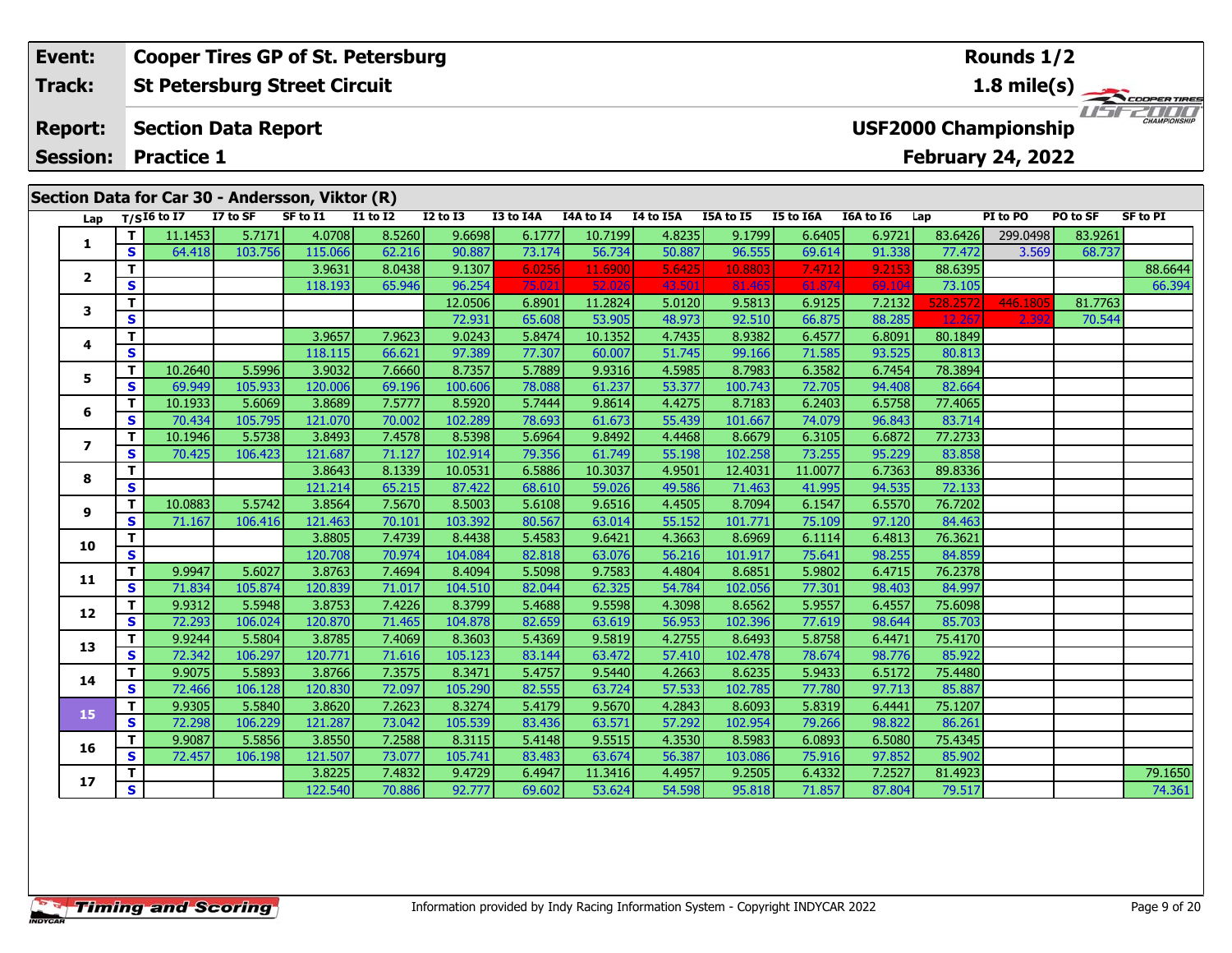| Event:                                    | <b>Cooper Tires GP of St. Petersburg</b> | Rounds 1/2                                         |  |  |  |  |  |  |  |  |
|-------------------------------------------|------------------------------------------|----------------------------------------------------|--|--|--|--|--|--|--|--|
| Track:                                    | <b>St Petersburg Street Circuit</b>      | $1.8 \text{ mile(s)}$                              |  |  |  |  |  |  |  |  |
| <b>Report:</b>                            | Section Data Report                      | <b>CHAMPIONSHIP</b><br><b>USF2000 Championship</b> |  |  |  |  |  |  |  |  |
| Session:                                  | <b>Practice 1</b>                        | <b>February 24, 2022</b>                           |  |  |  |  |  |  |  |  |
| Section Data for Car 32 - Weir, Christian |                                          |                                                    |  |  |  |  |  |  |  |  |

### **Lap T/SI4A to I4 I4 to I5A I5A to I5 I5 to I6A I6A to I6 Lap 1 <sup>T</sup>** 10.9225 4.8283 8.9016 6.6117 7.9808 83.1270 **<sup>S</sup>** 55.682 50.837 99.574 69.917 79.794 77.953**2 <sup>T</sup>** 10.1098 4.7015 8.8369 6.6303 7.7679 83.0373 **<sup>S</sup>** 60.158 52.208 100.303 69.721 81.981 78.03778.037 **3T** 10.6072 4.6507 8.8452 7.5646 6.9144 507.6990<br> **S** 57.337 52.778 100.208 61.110 92.100 12.763 **4 <sup>T</sup>** 9.8849 4.4510 8.7122 6.2808 6.5034 77.9892 **<sup>S</sup>** 61.526 55.146 101.738 73.601 97.921 83.08883.08 **5 <sup>T</sup>** 9.6617 4.3975 8.7352 6.1358 6.4691 76.6796 **<sup>S</sup>** 62.948 55.817 101.470 75.340 98.440 84.507**6 <sup>T</sup>** 9.5369 4.3653 8.7009 6.0498 6.4729 76.1073 **<sup>S</sup>** 63.771 56.229 101.870 76.411 98.382 85.143**7 <sup>T</sup>** 9.5016 4.3159 8.6685 6.1191 6.4541 76.0927 **<sup>S</sup>** 64.008 56.872 102.251 75.546 98.669 85.15985.159 **8 <sup>T</sup>** 9.4568 4.3117 8.6248 5.9599 6.4360 75.5822 **<sup>S</sup>** 64.312 56.928 102.769 77.564 98.946 85.734**9 <sup>T</sup>** 9.4610 4.2905 8.6374 5.9055 6.4217 75.1488 **<sup>S</sup>** 64.283 57.209 102.619 78.278 99.167 86.22986.229 **10 <sup>T</sup>** 9.5758 4.2588 8.6082 5.9769 6.4096 75.3756 **<sup>S</sup>** 63.512 57.635 102.967 77.343 99.354 85.969**11 <sup>T</sup>** 9.4284 4.2139 8.6060 5.9012 6.4022 74.9600 **<sup>S</sup>** 64.505 58.249 102.994 78.335 99.469 86.446**12 <sup>T</sup>** 9.4673 4.2522 8.5950 5.8977 6.3770 75.0280 **<sup>S</sup>** 64.240 57.724 103.125 78.382 99.862 86.36886.368 **13 <sup>T</sup>** 9.4151 4.1901 8.5835 5.9011 6.3750 75.0175 **<sup>S</sup>** 64.596 58.580 103.264 78.337 99.893 86.38086.380 **14 <sup>T</sup>** 9.3418 4.2404 8.5777 5.7961 6.3845 74.7660 **<sup>S</sup>** 65.103 57.885 103.333 79.756 99.744 86.67086.670 **15 <sup>T</sup>** 9.3910 4.2503 8.5890 5.8082 6.3781 74.8367 **<sup>S</sup>** 64.762 57.750 103.198 79.590 99.844 86.589**16 <sup>T</sup>** 9.3547 4.2453 8.5703 5.7735 6.3766 74.5938 **<sup>S</sup>** 65.014 57.818 103.423 80.068 99.868 86.870**17 <sup>T</sup>** 9.4158 4.2313 8.5632 5.7877 6.3768 74.7800 **<sup>S</sup>** 64.592 58.009 103.508 79.872 99.865 86.65486.654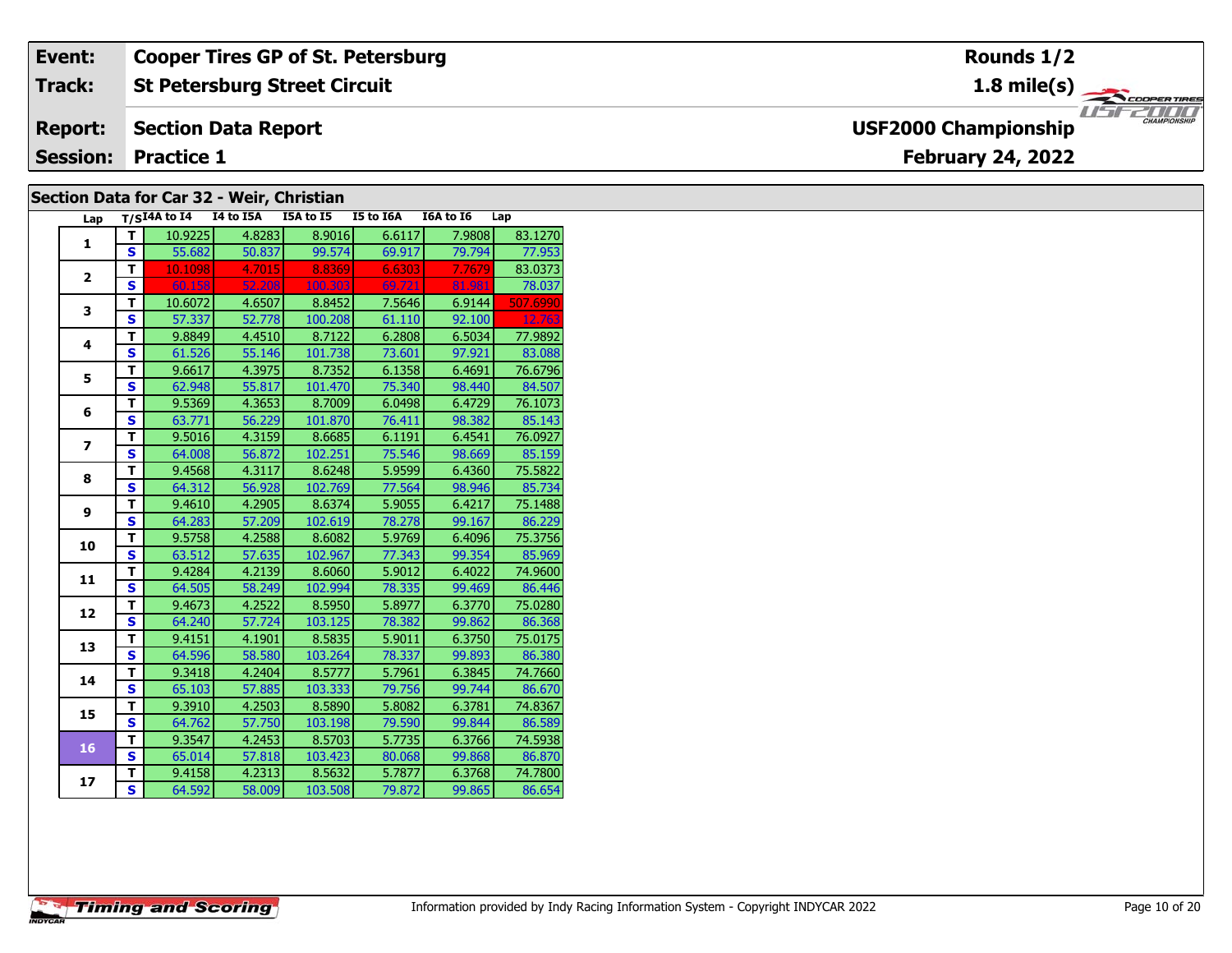| Event:         | <b>Cooper Tires GP of St. Petersburg</b> | Rounds 1/2                                      |
|----------------|------------------------------------------|-------------------------------------------------|
| Track:         | <b>St Petersburg Street Circuit</b>      | 1.8 mile(s) $\rightarrow$<br><b>COOPERTIRES</b> |
| <b>Report:</b> | Section Data Report                      | CHAMPIONSHIP<br><b>USF2000 Championship</b>     |
|                | <b>Session: Practice 1</b>               | <b>February 24, 2022</b>                        |
|                |                                          |                                                 |

### **Section Data for Car 33 - Kohlbecker, Spike**

| Lap                      |                         | $T/SI4A$ to $I4$ I4 to I5A |        | I5A to I5 | I5 to I6A | I6A to I6 | Lap      |
|--------------------------|-------------------------|----------------------------|--------|-----------|-----------|-----------|----------|
| $\mathbf{1}$             | т                       | 9.9946                     | 4.4707 | 9.0910    | 6.3388    | 6.5591    | 83.2325  |
|                          | S                       | 60.851                     | 54.903 | 97.499    | 72.927    | 97.089    | 77.854   |
| $\overline{2}$           | T.                      | 9.6441                     | 4.3852 | 10.7305   | 9.8494    | 11.8405   | 87.7545  |
|                          | S                       | 63.063                     | 55.973 | 82.602    | 46.934    | 53.783    | 73.842   |
| 3                        | T.                      | 10.1156                    | 4.4825 | 8.8318    | 6.1938    | 6.6545    | 524.2491 |
|                          | S                       | 60.123                     | 54.758 | 100.360   | 74.635    | 95.697    | 12.361   |
| 4                        | T                       | 9.5040                     | 4.3054 | 8.7417    | 5.9701    | 6.5395    | 76.2647  |
|                          | $\mathbf{s}$            | 63.992                     | 57.011 | 101.395   | 77.431    | 97.380    | 84.967   |
| 5                        | T.                      | 9.4732                     | 4.2917 | 8.7208    | 5.9479    | 6.5120    | 75.6056  |
|                          | S                       | 64.200                     | 57.193 | 101.638   | 77.720    | 97.791    | 85.708   |
| 6                        | T                       | 9.3960                     | 4.2305 | 8.6790    | 5.8520    | 6.4894    | 75.0477  |
|                          | S                       | 64.728                     | 58.020 | 102.127   | 78.994    | 98.132    | 86.345   |
| $\overline{\phantom{a}}$ | T                       | 9.4079                     | 4.2449 | 8.6644    | 5.8020    | 6.4420    | 74.7967  |
|                          | S                       | 64.646                     | 57.823 | 102.299   | 79.675    | 98.854    | 86.635   |
| 8                        | $\overline{\mathsf{r}}$ | 9.4073                     | 4.2123 | 8.5948    | 5.7598    | 6.4063    | 74.4683  |
|                          | $\mathbf{s}$            | 64.650                     | 58.271 | 103.128   | 80.258    | 99.405    | 87.017   |
| 9                        | T.                      | 9.4721                     | 4.2549 | 8.6357    | 5.8248    | 6.3835    | 74.9810  |
|                          | $\overline{\mathbf{s}}$ | 64.208                     | 57.688 | 102.639   | 79.363    | 99.760    | 86.422   |
| 10                       | T                       | 9.3339                     | 4.2159 | 8.6616    | 5.8342    | 6.3850    | 74.5088  |
|                          | S                       | 65.158                     | 58.221 | 102.333   | 79.235    | 99.737    | 86.970   |
| 11                       | $\overline{\mathsf{r}}$ | 9.4994                     | 4.2129 | 8.6155    | 5.8228    | 6.3798    | 74.4313  |
|                          | S                       | 64.023                     | 58.263 | 102.880   | 79.390    | 99.818    | 87.060   |
| 12                       | $\overline{\mathsf{r}}$ | 9.2704                     | 4.2194 | 8.6412    | 5.7633    | 6.3584    | 74.3473  |
|                          | $\mathbf{s}$            | 65.605                     | 58.173 | 102.574   | 80.210    | 100.154   | 87.159   |
| 13                       | T                       | 9.3801                     | 4.1933 | 8.5851    | 5.7303    | 6.3765    | 74.2549  |
|                          | $\overline{\mathbf{s}}$ | 64.837                     | 58.535 | 103.244   | 80.672    | 99.870    | 87.267   |
| 14                       | T                       | 9.5177                     | 4.1976 | 8.5672    | 5.7686    | 6.3587    | 74.4593  |
|                          | S                       | 63.900                     | 58.475 | 103.460   | 80.136    | 100.149   | 87.027   |
| 15                       | T                       | 9.2937                     | 4.1969 | 8.6184    | 5.7478    | 6.4056    | 74.2852  |
|                          | $\overline{\mathbf{s}}$ | 65.440                     | 58.485 | 102.845   | 80.426    | 99.416    | 87.231   |
|                          | T<br>S                  | 9.3675                     | 4.2198 | 8.6224    | 5.7613    | 6.3675    | 74.4741  |
| 16                       |                         | 64.925                     | 58.167 | 102.798   | 80.238    | 100.011   | 87.010   |
| 17                       | т                       | 9.3583                     | 4.2105 | 8.6071    | 5.7511    | 6.3497    | 74.6897  |
|                          | $\overline{\mathsf{s}}$ | 64.988                     | 58.296 | 102.981   | 80.380    | 100.291   | 86.759   |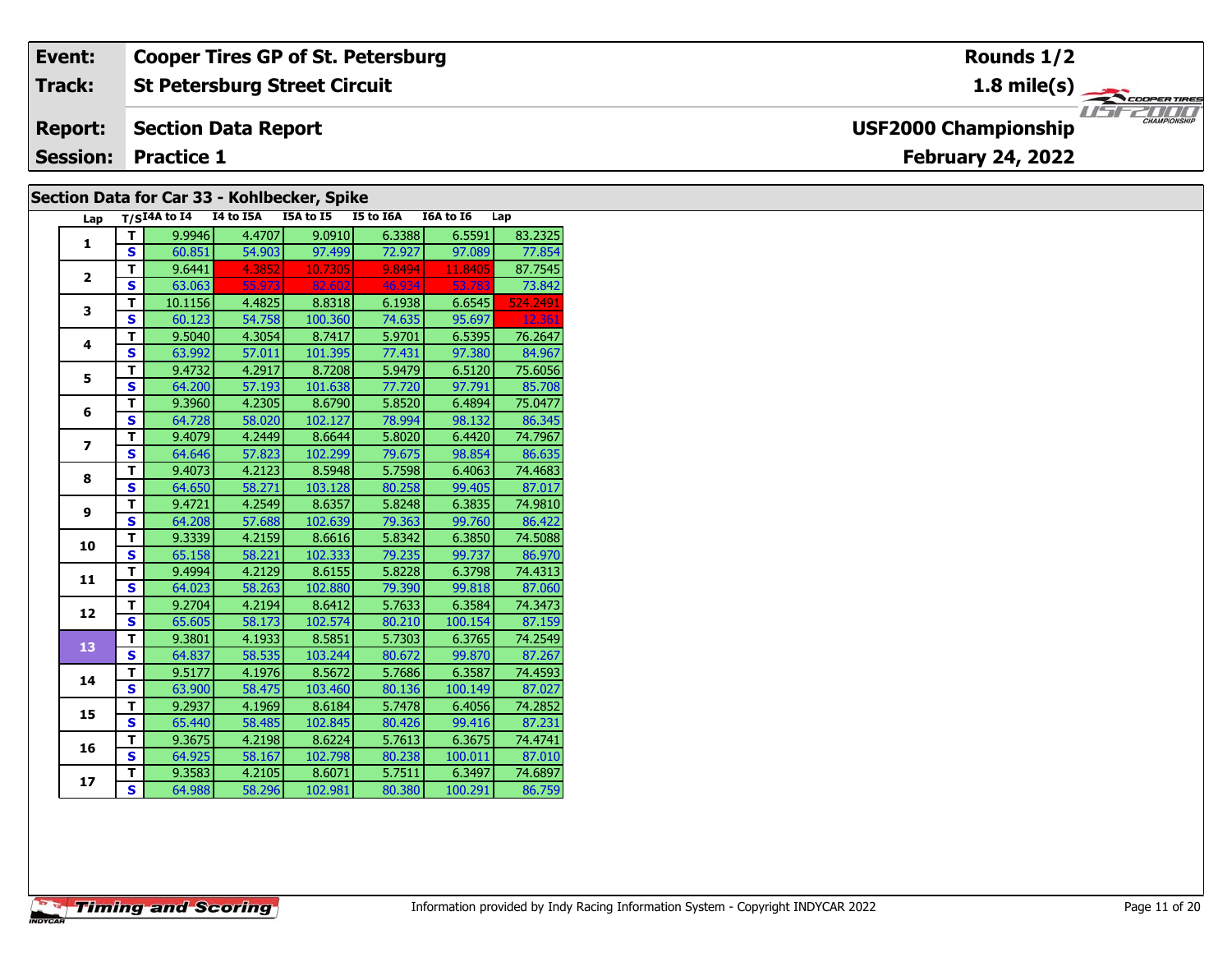### **St Petersburg Street Circuit Section Data Report February 24, 2022 Event: Cooper Tires GP of St. Petersburg Track: Report: Session: Practice 1 USF2000 Championship**

### **Section Data for Car 4 - d'Orlando, Michael**

| Lap                      |                         | $T/SI1$ to I2 | $I2$ to $I3$ | I3 to I4A | I4A to I4 | I4 to I5A | I5A to I5 | I5 to I6A | I6A to I6 | Lap      | PI to PO |
|--------------------------|-------------------------|---------------|--------------|-----------|-----------|-----------|-----------|-----------|-----------|----------|----------|
| $\mathbf{1}$             | T.                      |               | 10.1537      | 7.2555    | 10.9434   | 4.7623    | 9.7021    | 7.4809    | 9.0351    | 204.7672 | 120.8458 |
|                          | $\overline{\mathbf{s}}$ |               | 86.556       | 62.304    | 55.575    | 51.541    | 91.358    | 61.794    | 70.483    | 31.646   | 8.833    |
| $\mathbf{2}$             | T                       |               |              |           | 9.9783    | 4.4082    | 8.7097    | 6.3737    | 6.5341    | 535.1889 | 463.0462 |
|                          | S                       |               |              |           | 60.950    | 55.681    | 101.767   | 72.528    | 97.461    | 12.108   | 2.30     |
| 3                        | $\overline{\mathsf{T}}$ | 7.8275        |              |           | 9.5405    | 4.2831    | 8.6565    | 6.2539    | 6.4879    | 77.5047  |          |
|                          | S                       | 67.768        |              |           | 63.747    | 57.308    | 102.393   | 73.918    | 98.155    | 83.608   |          |
| 4                        | T.                      | 7.5068        |              |           | 9.3595    | 4.2155    | 8.5929    | 5.8876    | 6.3978    | 75.4578  |          |
|                          | S                       | 70.663        |              |           | 64.980    | 58.227    | 103.151   | 78.516    | 99.537    | 85.876   |          |
| 5                        | T.                      | 7.5033        |              |           | 9.3438    | 4.1804    | 8.5536    | 5.7305    | 6.3379    | 74.9952  |          |
|                          | S                       | 70.696        |              |           | 65.089    | 58.716    | 103.625   | 80.669    | 100.478   | 86.406   |          |
| 6                        | T.                      | 7.2581        |              |           | 9.2536    | 4.1809    | 8.5333    | 5.7265    | 6.3319    | 74.2200  |          |
|                          | S                       | 73.084        |              |           | 65.724    | 58.709    | 103.871   | 80.725    | 100.573   | 87.308   |          |
| $\overline{\phantom{a}}$ | T.                      | 7.1152        |              |           | 9.2646    | 4.1357    | 8.5254    | 5.6722    | 6.3421    | 73.9508  |          |
|                          | S                       | 74.552        |              |           | 65.646    | 59.350    | 103.967   | 81.498    | 100.411   | 87.626   |          |
| 8                        | T.                      | 7.1392        |              |           | 9.2221    | 4.1248    | 8.5193    | 5.7050    | 6.3273    | 74.0569  |          |
|                          | S.                      | 74.302        |              |           | 65.948    | 59.507    | 104.042   | 81.029    | 100.646   | 87.500   |          |
| 9                        | $\overline{\mathsf{T}}$ | 7.1078        | 8.2417       | 5.4889    | 9.2513    | 4.1817    | 8.5260    | 5.7016    | 6.3285    | 74.1191  |          |
|                          | S                       | 74.630        | 106.636      | 82.356    | 65.740    | 58.697    | 103.960   | 81.078    | 100.627   | 87.427   |          |
| 10                       | T.                      | 7.2894        |              |           | 9.7372    | 4.4684    | 8.5924    | 5.9319    | 6.3324    | 75.6632  |          |
|                          | S                       | 72.771        |              |           | 62.460    | 54.931    | 103.157   | 77.930    | 100.565   | 85.643   |          |
| 11                       | $\overline{\mathsf{T}}$ | 7.2179        |              |           | 9.5159    | 4.3589    | 8.4728    | 6.0268    | 6.4461    | 75.2614  |          |
|                          | S.                      | 73.492        |              |           | 63.912    | 56.311    | 104.613   | 76.703    | 98.791    | 86.100   |          |
| 12                       | T.                      | 7.5927        |              |           | 9.2111    | 4.1866    | 8.5319    | 5.7195    | 6.3141    | 74.7426  |          |
|                          | S.                      | 69.864        |              |           | 66.027    | 58.629    | 103.888   | 80.824    | 100.857   | 86.698   |          |
| 13                       | $\overline{\mathsf{T}}$ | 7.0688        |              |           | 9.2709    | 4.1527    | 8.5281    | 5.6949    | 6.3394    | 73.9939  |          |
|                          | $\overline{\mathbf{s}}$ | 75.042        |              |           | 65.601    | 59.107    | 103.934   | 81.173    | 100.454   | 87.575   |          |
| 14                       | T.                      | 7.0908        |              |           | 9.2405    | 4.1365    | 8.5344    | 5.7774    | 6.3155    | 73.9568  |          |
|                          | $\overline{\mathbf{s}}$ | 74.809        |              |           | 65.817    | 59.339    | 103.858   | 80.014    | 100.834   | 87.619   |          |
| 15                       | $\overline{\mathsf{T}}$ | 7.0597        |              |           | 9.1423    | 4.1220    | 8.5370    | 5.6369    | 6.3153    | 73.7998  |          |
|                          | S                       | 75.138        |              |           | 66.524    | 59.547    | 103.826   | 82.008    | 100.837   | 87.805   |          |
| 16                       | T.                      | 7.1379        |              |           | 10.0188   | 4.3120    | 8.5677    | 5.9958    | 6.4076    | 75,8610  |          |
|                          | $\overline{\mathbf{s}}$ | 74.315        |              |           | 60.704    | 56.924    | 103.454   | 77.099    | 99.385    | 85.419   |          |

### **Rounds 1/2**

**1.8 mile(s)**



**Timing and Scoring**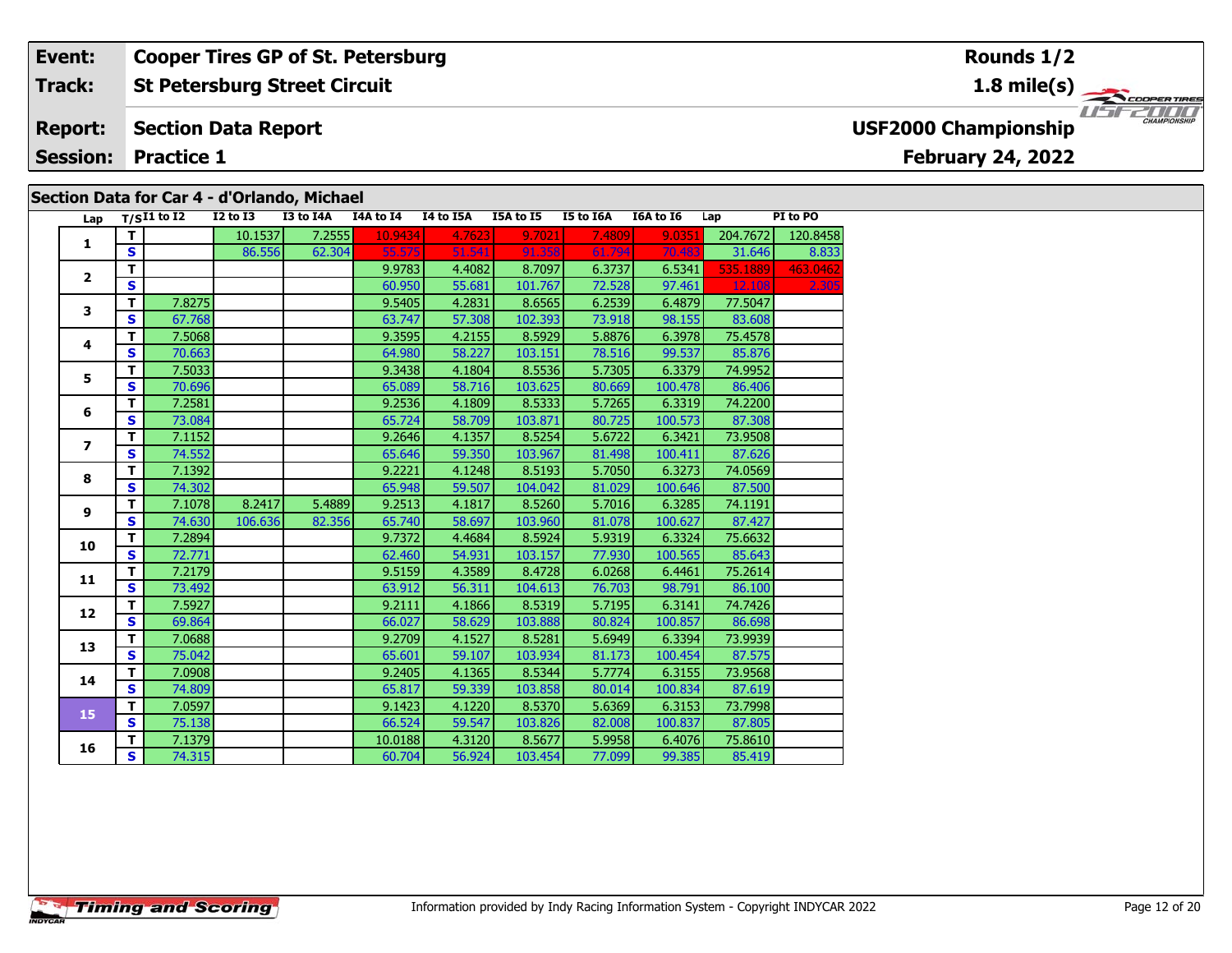### **St Petersburg Street Circuit Event: Cooper Tires GP of St. Petersburg Track:**

#### **Section Data Report Report:**

**Session: Practice 1**

|  | Section Data for Car 5 - Hays, Nicky (R)<br>I7 to SF<br>Lap $T/\overline{S^{16}}$ to 17<br>SF to I1<br>$I1$ to $I2$<br>$I2$ to $I3$<br>I3 to I4A<br>I4A to I4 I4 to I5A I5A to I5<br>I5 to I6A<br>I6A to I6<br>PI to PO<br><b>SF to PI</b><br>Lap<br>PO to SF |              |         |        |         |        |         |        |         |        |         |        |         |          |          |         |          |
|--|---------------------------------------------------------------------------------------------------------------------------------------------------------------------------------------------------------------------------------------------------------------|--------------|---------|--------|---------|--------|---------|--------|---------|--------|---------|--------|---------|----------|----------|---------|----------|
|  |                                                                                                                                                                                                                                                               |              |         |        |         |        |         |        |         |        |         |        |         |          |          |         |          |
|  |                                                                                                                                                                                                                                                               | T.           |         |        |         |        | 10.0680 | 6.8069 | 10.4569 | 4.6229 | 9.1326  | 6.8296 | 6.9930  | 698.5261 | 625.7424 | 78.2146 |          |
|  | 1                                                                                                                                                                                                                                                             | S            |         |        |         |        | 87.293  | 66.410 | 58.161  | 53.095 | 97.055  | 67.687 | 91.065  | 9.277    | 1.706    | 73.757  |          |
|  | $\mathbf{2}$                                                                                                                                                                                                                                                  | $\mathbf{T}$ | 10.7397 | 7.6734 | 4.6831  | 8.1157 |         |        | 9.8579  | 4.3733 | 8.7030  | 6.5064 | 6.7185  | 82.5926  |          |         |          |
|  |                                                                                                                                                                                                                                                               | s            | 66.851  | 77.304 | 100.021 | 65.362 |         |        | 61.695  | 56.126 | 101.846 | 71.049 | 94.786  | 78.457   |          |         |          |
|  | 3                                                                                                                                                                                                                                                             | т            |         |        |         | 7.5432 | 8.8742  | 5.7300 | 9.5349  | 4.3134 | 8.6682  | 6.1444 | 6.6216  | 77.2513  |          |         |          |
|  |                                                                                                                                                                                                                                                               | S            |         |        |         | 70.322 | 99.036  | 78.891 | 63.785  | 56.905 | 102.255 | 75.235 | 96.173  | 83.882   |          |         |          |
|  | 4                                                                                                                                                                                                                                                             | т            |         |        |         | 7.3224 | 8.5946  | 5.8088 | 9.7679  | 4.3879 | 8.6796  | 6.2449 | 7.4634  | 77.8005  |          |         |          |
|  |                                                                                                                                                                                                                                                               | S            |         |        |         | 72.443 | 102.258 | 77.821 | 62.263  | 55.939 | 102.120 | 74.024 | 85.325  | 83.290   |          |         |          |
|  | 5.                                                                                                                                                                                                                                                            | T            |         |        |         | 7.2422 |         |        | 9.5851  | 4.2582 | 8.6331  | 5.9650 | 6.4660  | 75.7973  |          |         |          |
|  |                                                                                                                                                                                                                                                               | S            |         |        |         | 73.245 |         |        | 63.451  | 57.643 | 102.670 | 77.498 | 98.487  | 85.491   |          |         |          |
|  | 6                                                                                                                                                                                                                                                             | Т            |         |        |         | 7.2718 | 9.1287  | 7.2954 | 12.0725 | 4.6233 | 8.7883  | 6.3177 | 6.5531  | 81.4087  |          |         |          |
|  |                                                                                                                                                                                                                                                               | $\mathbf{s}$ |         |        |         | 72.947 | 96.275  | 61.963 | 50.377  | 53.091 | 100.857 | 73.171 | 97.178  | 79.598   |          |         |          |
|  | 7                                                                                                                                                                                                                                                             | т            |         |        | 3.8987  | 7.3316 |         |        | 9.5319  | 4.2750 | 8.6456  | 5.9377 | 6.4450  | 75.6536  |          |         |          |
|  |                                                                                                                                                                                                                                                               | $\mathbf{s}$ |         |        | 120.145 | 72.352 |         |        | 63.805  | 57.416 | 102.522 | 77.854 | 98.808  | 85.654   |          |         |          |
|  | 8                                                                                                                                                                                                                                                             | T            |         |        | 3.8641  | 7.2198 | 8.4148  | 5.4938 | 9.4691  | 4.2315 | 8.6732  | 5.9876 | 6.4233  | 75.2497  |          |         |          |
|  |                                                                                                                                                                                                                                                               | S            |         |        | 121.221 | 73.472 | 104.443 | 82.283 | 64.228  | 58.007 | 102.196 | 77.205 | 99.142  | 86.113   |          |         |          |
|  | 9                                                                                                                                                                                                                                                             | Т            |         |        |         | 7.0950 | 8.5252  | 5.5403 | 9.4785  | 4.2890 | 8.6353  | 5.8897 | 6.3633  | 75.1882  |          |         |          |
|  |                                                                                                                                                                                                                                                               | S            |         |        |         | 74.765 | 103.090 | 81.592 | 64.164  | 57.229 | 102.644 | 78.488 | 100.077 | 86.184   |          |         |          |
|  | 10                                                                                                                                                                                                                                                            | т            |         |        |         | 7.1820 |         |        | 9.4622  | 4.2201 | 8.6185  | 5.8658 | 6.3849  | 75.0968  |          |         |          |
|  |                                                                                                                                                                                                                                                               | S            |         |        |         | 73.859 |         |        | 64.275  | 58.163 | 102.844 | 78.808 | 99.738  | 86.289   |          |         |          |
|  | 11                                                                                                                                                                                                                                                            | т            |         |        |         | 7.1017 |         |        | 9.4683  | 4.2242 | 8.6080  | 5.9304 | 6.4349  | 75.1198  |          |         |          |
|  |                                                                                                                                                                                                                                                               | $\mathbf{s}$ |         |        |         | 74.694 |         |        | 64.233  | 58.107 | 102.970 | 77.950 | 98.963  | 86.262   |          |         |          |
|  | 12                                                                                                                                                                                                                                                            |              |         |        | 3.8472  | 7.1455 | 8.3840  | 5.5598 | 9.3955  | 4.2427 | 8.5989  | 5.8065 | 6.3822  | 74.9571  |          |         | 298.8166 |
|  |                                                                                                                                                                                                                                                               | S            |         |        | 121.753 | 74.236 | 104.826 | 81.306 | 64.731  | 57.853 | 103.079 | 79.613 | 99.780  | 86.449   |          |         | 19.700   |
|  | 13                                                                                                                                                                                                                                                            | т            |         |        |         | 7.1947 |         |        | 10.3178 | 4.3080 | 8.6235  | 5.9014 | 6.4051  | 76.9814  |          |         |          |
|  |                                                                                                                                                                                                                                                               | $\mathbf{s}$ |         |        |         | 73.729 |         |        | 58.945  | 56.976 | 102.785 | 78.333 | 99.424  | 84.176   |          |         |          |
|  | 14                                                                                                                                                                                                                                                            | $\mathbf T$  |         |        |         | 7.0440 |         |        | 9.4726  | 4.2035 | 8.6176  | 5.7696 | 6.3803  | 74.7121  |          |         |          |
|  |                                                                                                                                                                                                                                                               | S            |         |        |         | 75.306 |         |        | 64.204  | 58.393 | 102.855 | 80.122 | 99.810  | 86.733   |          |         |          |
|  | 15                                                                                                                                                                                                                                                            |              |         |        |         | 7.1651 |         |        | 9.8450  | 4.2105 | 8.5992  | 5.8684 | 6.4064  | 76.3160  |          |         |          |
|  |                                                                                                                                                                                                                                                               | S.           |         |        |         | 74.033 |         |        | 61.776  | 58.296 | 103.075 | 78.773 | 99.403  | 84.910   |          |         |          |

# **USF2000 Championship**

**February 24, 2022**

### **Rounds 1/2**

THE PLANTING

**1.8 mile(s)**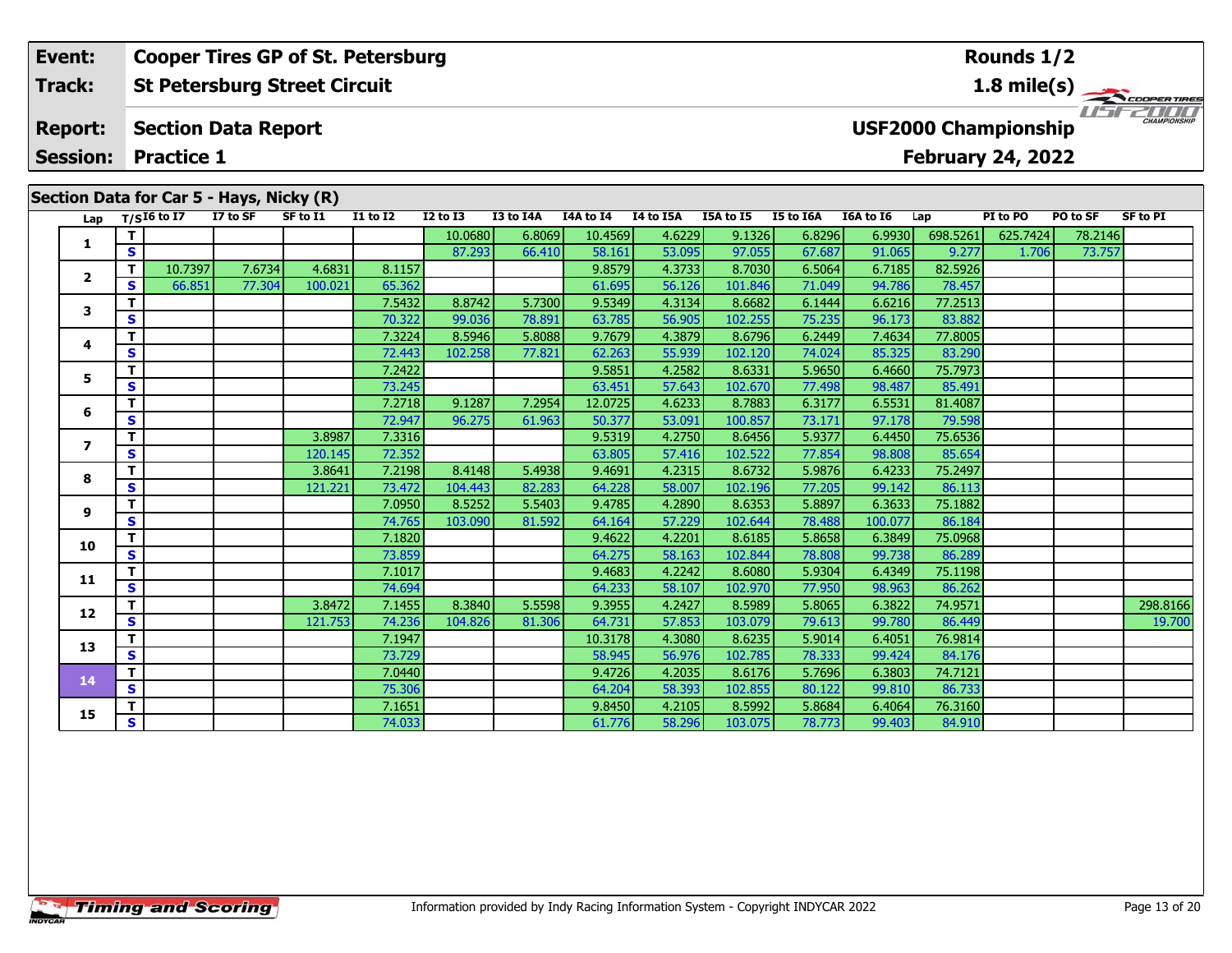#### **Event: Cooper Tires GP of St. Petersburg Rounds 1/21.8 mile(s) St Petersburg Street Circuit Track:** THE COOPERTIRES **Section Data Report Report: USF2000 Championship February 24, 2022 Session: Practice 1 Section Data for Car 6 - Lund, Frederik (R)**

| Lap                     |                         | $T/SI1$ to I2 | $I2$ to $I3$ | I3 to I4A | I4A to I4 | I4 to I5A | I5A to I5 | I5 to I6A | I6A to I6 | Lap      |
|-------------------------|-------------------------|---------------|--------------|-----------|-----------|-----------|-----------|-----------|-----------|----------|
|                         | T.                      | 8.0434        |              |           | 10.1396   | 4.4913    | 8.9156    | 6.3628    | 6.8739    | 81.1228  |
| 1                       | S                       | 65.949        |              |           | 59.981    | 54.651    | 99.417    | 72.652    | 92.643    | 79.879   |
|                         | т                       | 7.7464        |              |           | 9.8828    | 4.9452    | 11.0689   | 7.8210    | 10.5541   | 88.5858  |
| $\overline{2}$          | S                       | 68.478        |              |           | 61.539    | 49.635    | 80.077    | 59.107    | 60.338    | 73.149   |
|                         | $\overline{\mathsf{r}}$ |               |              |           | 10.4350   | 4.5352    | 8.9843    | 6.5356    | 6.8839    | 523.7788 |
| 3                       | S                       |               |              |           | 58.283    | 54.122    | 98.657    | 70.731    | 92.508    | 12.372   |
|                         | T.                      | 7.8017        |              |           | 9.7471    | 4.3793    | 8.7047    | 6.4160    | 6.7263    | 78.6489  |
| 4                       | S                       | 67.992        |              |           | 62.396    | 56.049    | 101.826   | 72.050    | 94.676    | 82.391   |
|                         | T                       | 7.7384        |              |           | 9.6615    | 4.3796    | 8.7105    | 6.1643    | 6.6623    | 77.9888  |
| 5                       | S                       | 68.548        |              |           | 62.949    | 56.045    | 101.758   | 74.992    | 95.585    | 83.089   |
|                         | т                       | 7.4795        |              |           | 9.8228    | 4.4016    | 8.6756    | 6.0633    | 6.5946    | 77.3975  |
| 6                       | $\mathbf{s}$            | 70.921        |              |           | 61.915    | 55.765    | 102.167   | 76.241    | 96.567    | 83.724   |
|                         | T.                      | 7.3067        |              |           | 9.8052    | 4.3173    | 8.6648    | 6.0061    | 6.6579    | 76.6455  |
| $\overline{\mathbf{z}}$ | S                       | 72.598        |              |           | 62.026    | 56.854    | 102.295   | 76.967    | 95.649    | 84.545   |
|                         | т                       | 7.3559        |              |           | 9.5463    | 4.3894    | 8.6889    | 6.0126    | 6.5405    | 76.2565  |
| 8                       | S                       | 72.113        |              |           | 63.709    | 55.920    | 102.011   | 76.884    | 97.365    | 84.976   |
| 9                       | T                       | 7.2809        |              |           | 9.6247    | 4.3118    | 8.6265    | 5.9161    | 6.4720    | 75.8678  |
|                         | S.                      | 72.856        |              |           | 63.190    | 56.926    | 102.749   | 78.138    | 98.396    | 85.412   |
| 10                      | T                       | 7.5835        |              |           | 9.5992    | 4.2723    | 8.6174    | 5.9470    | 6.5226    | 76.2359  |
|                         | $\overline{\mathbf{s}}$ | 69.949        |              |           | 63.358    | 57.453    | 102.857   | 77.732    | 97.633    | 84.999   |
| 11                      | $\overline{\mathsf{T}}$ | 7.2163        |              |           | 9.4872    | 4.3073    | 8.6543    | 6.4569    | 6.7258    | 76.4611  |
|                         | S                       | 73.508        |              |           | 64.106    | 56.986    | 102.419   | 71.594    | 94.683    | 84.749   |
| 12                      | T                       | 7.2995        | 8.4160       | 5.7146    | 9.9627    | 4.3116    | 8.6260    | 5.9841    | 6.5044    | 76.4921  |
|                         | S                       | 72.670        | 104.428      | 79.104    | 61.046    | 56.929    | 102.755   | 77.250    | 97.906    | 84.715   |
| 13                      | T.                      | 7.2979        |              |           | 9.4952    | 4.2177    | 8.5901    | 5.8982    | 6.4679    | 75.5183  |
|                         | S                       | 72.686        |              |           | 64.052    | 58.196    | 103.184   | 78.375    | 98.458    | 85.807   |
| 14                      | T                       | 7.1974        |              |           | 9.4443    | 4.2285    | 8.6095    | 5.9267    | 6.4812    | 75.4011  |
|                         | $\overline{\mathbf{s}}$ | 73.701        |              |           | 64.397    | 58.048    | 102.952   | 77.998    | 98.256    | 85.940   |
| 15                      | T                       | 7.3852        | 8.3820       | 5.5820    | 9.5726    | 4.2512    | 8.5793    | 5.9007    | 6.4986    | 75.6085  |
|                         | $\overline{\mathbf{s}}$ | 71.827        | 104.851      | 80.983    | 63.534    | 57.738    | 103.314   | 78.342    | 97.993    | 85.705   |
| 16                      | T                       | 7.4016        |              |           | 9.6890    | 4.3021    | 8.6210    | 5.9571    | 6.7089    | 76.3870  |
|                         | S                       | 71.668        |              |           | 62.770    | 57.055    | 102.814   | 77.600    | 94.921    | 84.831   |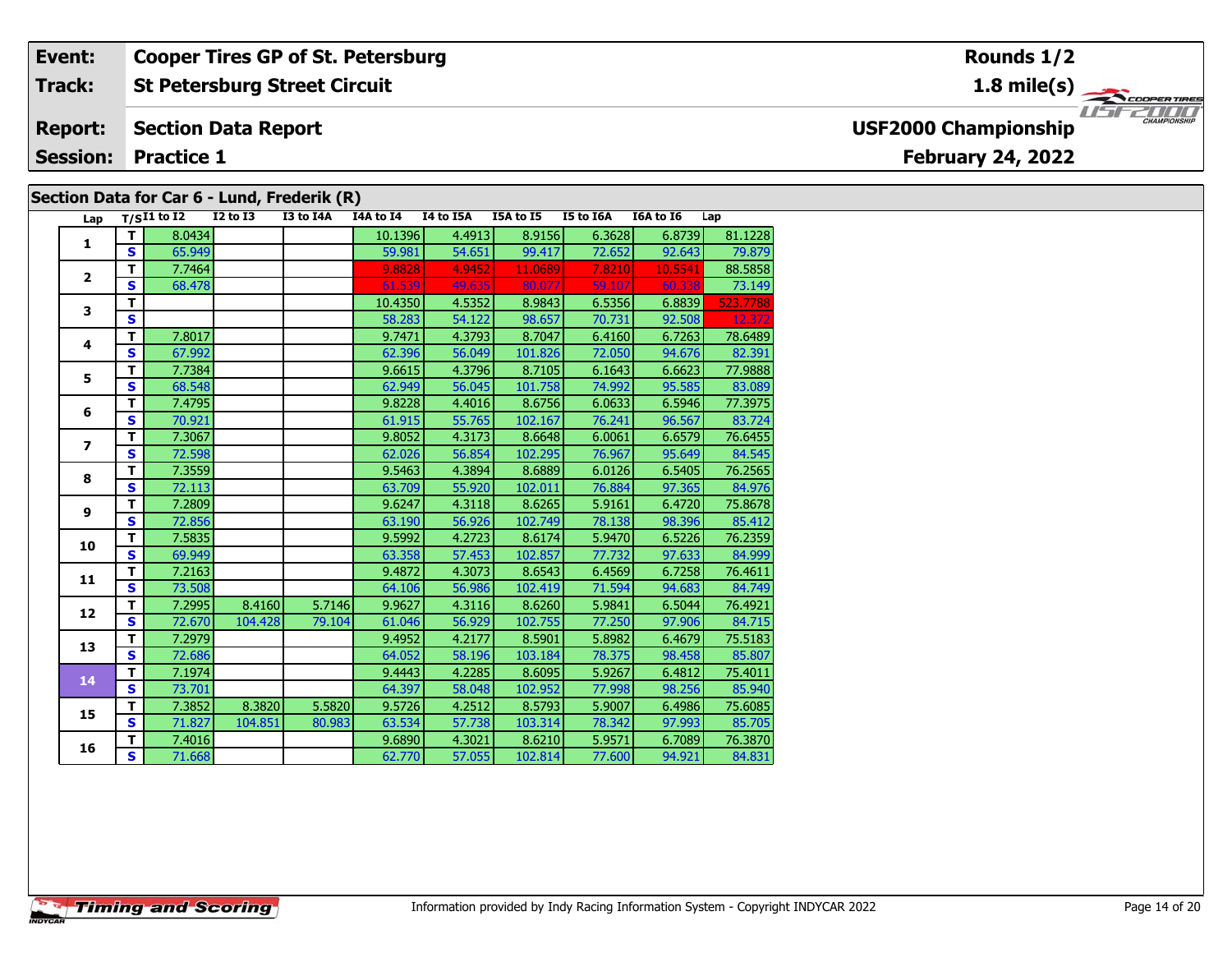#### **Event: Cooper Tires GP of St. Petersburg Rounds 1/2St Petersburg Street Circuit 1.8 mile(s) Track:** THE COOPERTIRES **USF2000 Championship Section Data Report Report: February 24, 2022 Session: Practice 1**

|                         |              | Section Data for Car 63 - Burke, Trey |          |          |              |                 |           |           |           |           |                  |           |          |          |          |                 |
|-------------------------|--------------|---------------------------------------|----------|----------|--------------|-----------------|-----------|-----------|-----------|-----------|------------------|-----------|----------|----------|----------|-----------------|
| Lap                     |              | $T/SI6$ to I7                         | I7 to SF | SF to I1 | $I1$ to $I2$ | <b>I2 to I3</b> | I3 to I4A | I4A to I4 | I4 to I5A | I5A to I5 | <b>I5 to I6A</b> | I6A to I6 | Lap      | PI to PO | PO to SF | <b>SF to PI</b> |
|                         | T            | 10.6726                               | 5.6604   | 4.0226   | 7.9871       | 8.7833          | 6.1533    | 9.9752    | 4.4538    | 9.1196    | 6.2734           | 6.7108    | 79.8121  |          | 80.7647  |                 |
| 1                       | $\mathbf{s}$ | 67.271                                | 104.795  | 116.444  | 66.414       | 100.061         | 73.464    | 60.969    | 55.111    | 97.193    | 73.688           | 94.895    | 81.191   |          | 71.428   |                 |
|                         | T.           | 10.0787                               | 5.5748   | 3.9306   | 7.4931       | 8.5060          | 5.6710    | 9.5945    | 4.3986    | 11.0695   | 9.8116           | 11.8032   | 87.9316  |          |          | 90.3332         |
| $\mathbf{2}$            | $\mathbf{s}$ | 71.235                                | 106.404  | 119.170  | 70.792       | 103.323         | 79.712    | 63.389    | 55.803    | 80.07     | 47.115           | 53.95     | 73.694   |          |          | 65.168          |
|                         | T            |                                       |          |          |              | 8.8202          | 6.6357    | 10.6200   | 4.6174    | 8.6903    | 6.7386           | 6.8246    | 526.8351 | 450.759  | 73.9280  |                 |
| 3                       | S            |                                       |          |          |              | 99.642          | 68.123    | 57.268    | 53.159    | 101.995   | 68.601           | 93.312    | 12,300   | 2.368    | 78.034   |                 |
|                         | T.           | 10.3517                               | 5.5560   | 3.8639   | 7.5005       | 8.4599          | 5.5166    | 9.5557    | 4.2486    | 8.6116    | 6.0828           | 6.4278    | 76.1751  |          |          |                 |
| 4                       | S            | 69.356                                | 106.764  | 121.227  | 70.723       | 103.886         | 81.943    | 63.646    | 57.773    | 102.927   | 75.997           | 99.072    | 85.067   |          |          |                 |
| 5                       | T            | 10.0839                               | 5.5409   | 3.8339   | 7.2010       | 8.3792          | 5.4785    | 9.4786    | 4.2495    | 8.5961    | 5.9333           | 6.4387    | 75.2136  |          |          |                 |
|                         | <b>S</b>     | 71.198                                | 107.055  | 122.176  | 73.664       | 104.886         | 82.513    | 64.164    | 57.761    | 103.112   | 77.912           | 98.905    | 86.155   |          |          |                 |
| 6                       | T            | 10.1248                               | 5.5861   | 3.8259   | 7.1485       | 8.3361          | 5.4874    | 9.3684    | 4.1777    | 8.5423    | 6.1242           | 6.5502    | 75.2716  |          |          |                 |
|                         | S            | 70.910                                | 106.189  | 122.431  | 74.205       | 105.429         | 82.379    | 64.918    | 58.754    | 103.762   | 75.483           | 97.221    | 86.088   |          |          |                 |
| $\overline{\mathbf{z}}$ | T            | 10.0512                               | 5.5559   | 3.7988   | 8.4940       | 8.4145          | 5.6254    | 9.4911    | 4.2409    | 8.6010    | 5.8777           | 6.4247    | 76.5752  |          |          |                 |
|                         | S            | 71.430                                | 106.766  | 123.304  | 62.450       | 104.446         | 80.358    | 64.079    | 57.878    | 103.054   | 78.649           | 99.120    | 84.623   |          |          |                 |
| 8                       | T            | 10.0067                               | 5.5131   | 3.8471   | 7.2181       | 8.3097          | 5.4488    | 9.3740    | 4.2599    | 8.5554    | 5.8844           | 6.4577    | 74.8749  |          |          |                 |
|                         | $\mathbf{s}$ | 71.747                                | 107.595  | 121.756  | 73.489       | 105.764         | 82.962    | 64.880    | 57.620    | 103.603   | 78.559           | 98.614    | 86.544   |          |          |                 |
| 9                       | T            | 10.0195                               | 5.5369   | 3.8551   | 7.1598       | 8.2974          | 5.4640    | 9.3121    | 4.1814    | 8.5779    | 5.7734           | 6.3993    | 74.5768  |          |          |                 |
|                         | $\mathbf{s}$ | 71.656                                | 107.132  | 121.504  | 74.088       | 105.920         | 82.732    | 65.311    | 58.702    | 103.331   | 80.069           | 99.514    | 86.890   |          |          |                 |
| 10                      | T            | 10.0447                               | 5.5424   | 3.8560   | 7.1854       | 8.2893          | 5.3752    | 9.4052    | 4.2257    | 8.5444    | 5.7962           | 6.3852    | 74.6497  |          |          |                 |
|                         | <b>S</b>     | 71.476                                | 107.026  | 121.475  | 73.824       | 106.024         | 84.098    | 64.664    | 58.086    | 103.736   | 79.754           | 99.733    | 86.805   |          |          |                 |
| 11                      | T            | 9.9804                                | 5.5608   | 3.8713   | 7.1630       | 8.2964          | 5.4549    | 9.3376    | 4.1932    | 8.5753    | 5.7715           | 6.4226    | 74.6270  |          |          |                 |
|                         | S            | 71.936                                | 106.672  | 120.995  | 74.055       | 105.933         | 82.870    | 65.133    | 58.536    | 103.362   | 80.096           | 99.153    | 86.832   |          |          |                 |
| 12                      | T            | 9.8936                                | 5.5639   | 3.8543   | 7.1757       | 8.3274          | 5.3968    | 9.2587    | 4.1901    | 8.5222    | 5.6538           | 6.3783    | 74.2148  |          |          |                 |
|                         | <b>S</b>     | 72.568                                | 106.613  | 121.529  | 73.924       | 105.539         | 83.762    | 65.688    | 58.580    | 104.006   | 81.763           | 99.841    | 87.314   |          |          |                 |
| 13                      | T            | 9.9707                                | 5.5633   | 3.8604   | 7.1574       | 8.2519          | 5.2875    | 9.1940    | 4.1286    | 8.5278    | 5.6679           | 6.3504    | 73.9599  |          |          |                 |
|                         | <b>S</b>     | 72.006                                | 106.624  | 121.337  | 74.113       | 106.504         | 85.493    | 66.150    | 59.452    | 103.938   | 81.560           | 100.280   | 87.615   |          |          |                 |
| 14                      | T            | 9.8847                                | 5.5390   | 3.8469   | 7.1172       | 8.2564          | 5.3025    | 9.6894    | 4.3055    | 8.5252    | 5.8629           | 6.4472    | 74.7769  |          |          |                 |
|                         | S            | 72.633                                | 107.092  | 121.763  | 74.531       | 106.446         | 85.251    | 62.768    | 57.010    | 103.970   | 78.847           | 98.774    | 86.658   |          |          |                 |
| 15                      | T            | 9.8850                                | 5.5477   | 3.8607   | 7.1118       | 8.2496          | 5.4642    | 9.5609    | 4.3559    | 8.4661    | 6.0340           | 6.5956    | 75.1315  |          |          |                 |
|                         | $\mathbf{s}$ | 72.631                                | 106.924  | 121.328  | 74.588       | 106.534         | 82.729    | 63.611    | 56.350    | 104.696   | 76.611           | 96.552    | 86.249   |          |          |                 |
|                         | T            | 10.0000                               | 5.5733   | 3.8548   | 7.0840       | 8.2842          | 5.3708    | 9.2894    | 4.1447    | 8.5211    | 5.7549           | 6.4013    | 74.2785  |          |          |                 |
| 16                      | S            | 71.795                                | 106.433  | 121.513  | 74.881       | 106.089         | 84.167    | 65.471    | 59.221    | 104.020   | 80.327           | 99.483    | 87.239   |          |          |                 |
|                         | T            | 9.8619                                | 5.5650   | 3.8397   | 7.1086       | 8.2832          | 5.3649    | 9.2268    | 4.1342    | 8.5097    | 5.7069           | 6.3597    | 73.9606  |          |          | 71.0560         |
| 17                      | S.           | 72.801                                | 106.592  | 121.991  | 74.622       | 106.102         | 84.260    | 65.915    | 59.372    | 104.159   | 81.002           | 100.133   | 87.614   |          |          | 82.848          |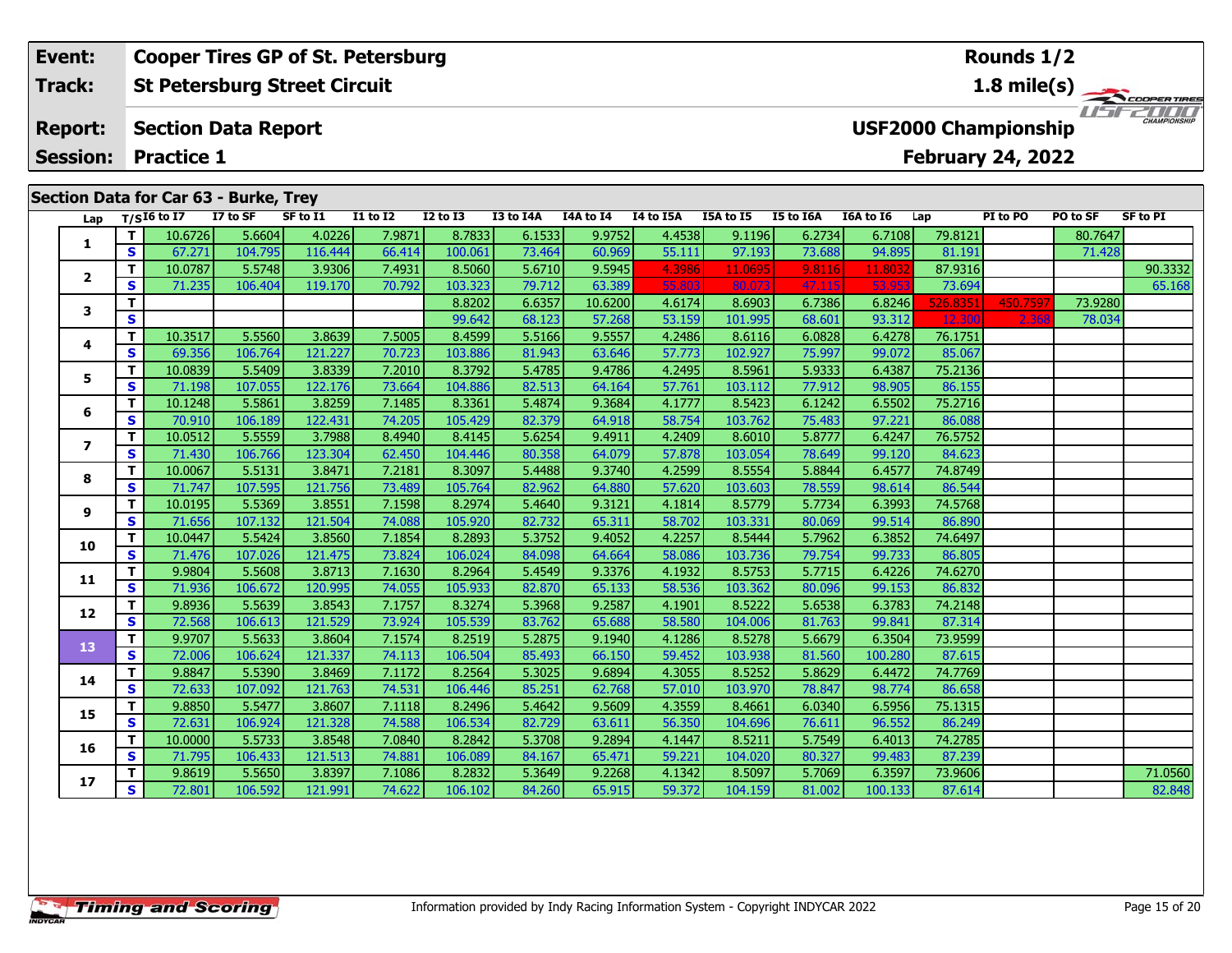#### **Event: Cooper Tires GP of St. Petersburg Rounds 1/2St Petersburg Street Circuit 1.8 mile(s) Track:** THE COOPERTIRES **Report: Section Data Report USF2000 Championship February 24, 2022 Session: Practice 1 Section Data for Car 7 - Lee, Yeoroo (R)**

|                          |                         |                            |           | $3$ $3$ $3$ $3$ $3$ $4$ $5$ $6$ $7$ $7$ $8$ $1$ $1$ $1$ $1$ $1$ $1$ $1$ $1$ $1$ |           |           |           |          |
|--------------------------|-------------------------|----------------------------|-----------|---------------------------------------------------------------------------------|-----------|-----------|-----------|----------|
| Lap                      |                         | $T/SI1$ to $\overline{I2}$ | I4A to I4 | I4 to I5A                                                                       | I5A to I5 | I5 to I6A | I6A to I6 | Lap      |
| 1                        | т                       | 8.5977                     | 10.3760   | 4.8363                                                                          | 8.9815    | 6.9186    | 7.1039    | 84.1559  |
|                          | S                       | 61.697                     | 58.614    | 50.753                                                                          | 98.688    | 66.816    | 89.643    | 77.000   |
| $\overline{\mathbf{2}}$  | T                       | 8.2634                     | 10.7932   | 5.1468                                                                          | 10.8358   | 7.9769    | 9.0607    | 92.2029  |
|                          | $\mathbf{s}$            | 64.193                     | 56.349    | 47.691                                                                          | 81.800    | 57.951    | 70.284    | 70.280   |
| 3                        | T                       |                            | 10.6068   | 4.9859                                                                          | 9.0033    | 6.9597    | 6.8147    | 517.7576 |
|                          | $\overline{\mathbf{s}}$ |                            | 57.339    | 49.230                                                                          | 98.449    | 66.421    | 93.448    | 12.516   |
| 4                        | T                       | 8.1822                     | 10.3034   | 4.7373                                                                          | 8.9639    | 6.6883    | 6.7137    | 81.5286  |
|                          | S                       | 64.830                     | 59.027    | 51.813                                                                          | 98.881    | 69.117    | 94.854    | 79.481   |
| 5                        | T                       | 7.9850                     | 10.2165   | 4.6511                                                                          | 8.7818    | 6.4565    | 6.5923    | 80.0702  |
|                          | S                       | 66.431                     | 59.529    | 52.773                                                                          | 100.932   | 71.598    | 96.600    | 80.929   |
| 6                        | T                       | 7.8116                     | 9.8996    | 4.5170                                                                          | 8.6893    | 6.2509    | 6.4950    | 78.2366  |
|                          | $\mathbf{s}$            | 67.906                     | 61.435    | 54.340                                                                          | 102.006   | 73.953    | 98.047    | 82.826   |
| $\overline{\phantom{a}}$ | T                       | 7.7842                     | 10.0234   | 4.5408                                                                          | 8.6929    | 6.2442    | 6.5762    | 78.3936  |
|                          | S.                      | 68.145                     | 60.676    | 54.055                                                                          | 101.964   | 74.032    | 96.837    | 82.660   |
| 8                        | T                       | 7.9174                     | 9.9670    | 4.6326                                                                          | 8.7635    | 6.2705    | 6.5770    | 79.4353  |
|                          | S                       | 66.999                     | 61.020    | 52.984                                                                          | 101.143   | 73.722    | 96.825    | 81.576   |
| 9                        | T.                      | 7.6111                     | 9.9057    | 4.5563                                                                          | 9.3531    | 6.2937    | 6.5037    | 78.5707  |
|                          | $\mathbf{s}$            | 69.695                     | 61.397    | 53.871                                                                          | 94.767    | 73.450    | 97.916    | 82.473   |
| 10                       | T                       | 7.3766                     | 9.9769    | 4.7243                                                                          | 8.7460    | 6.2585    | 6.5035    | 77.6533  |
|                          | S                       | 71.910                     | 60.959    | 51.956                                                                          | 101.345   | 73.863    | 97.919    | 83.448   |
| 11                       | $\mathbf T$             | 7.5970                     | 9.7669    | 4.5453                                                                          | 9.0030    | 6.4844    | 6.4536    | 77.6869  |
|                          | $\mathbf{s}$            | 69.824                     | 62.270    | 54.002                                                                          | 98.452    | 71.290    | 98.676    | 83.412   |
| 12                       | T                       | 7.4237                     | 9.8408    | 4.5277                                                                          | 8.6754    | 6.1209    | 6.4825    | 77.2895  |
|                          | $\mathbf{s}$            | 71.454                     | 61.802    | 54.212                                                                          | 102.170   | 75.524    | 98.237    | 83.841   |
| 13                       | T                       | 7.3781                     | 9.7195    | 4.4932                                                                          | 8.6903    | 5.9788    | 6.4531    | 76.7441  |
|                          | $\overline{\mathbf{s}}$ | 71.896                     | 62.573    | 54.628                                                                          | 101.995   | 77.319    | 98.684    | 84.436   |
| 14                       | T                       | 7.2700                     | 9.5961    | 4.4282                                                                          | 8.6926    | 5.9550    | 6.4534    | 76.0938  |
|                          | $\overline{\mathbf{s}}$ | 72.965                     | 63.378    | 55.430                                                                          | 101.968   | 77.628    | 98.679    | 85.158   |
| 15                       | T                       | 7.3441                     | 9.4852    | 4.2702                                                                          | 8.6453    | 5.8517    | 6.4699    | 75.7628  |
|                          | S.                      | 72.229                     | 64.119    | 57.481                                                                          | 102.525   | 78.998    | 98.428    | 85.530   |
| 16                       | $\overline{\mathsf{r}}$ | 7.3545                     | 10.1812   | 4.4337                                                                          | 8.6987    | 6.0323    | 6.4842    | 76.9101  |
|                          | S                       | 72.127                     | 59.736    | 55.361                                                                          | 101.896   | 76.633    | 98.211    | 84.254   |
| 17                       | T                       | 7.2189                     | 11.2008   | 4.4216                                                                          | 8.7518    | 6.1383    | 6.4908    | 79.3084  |
|                          | S.                      | 73.481                     | 54.298    | 55.513                                                                          | 101.278   | 75.310    | 98.111    | 81.706   |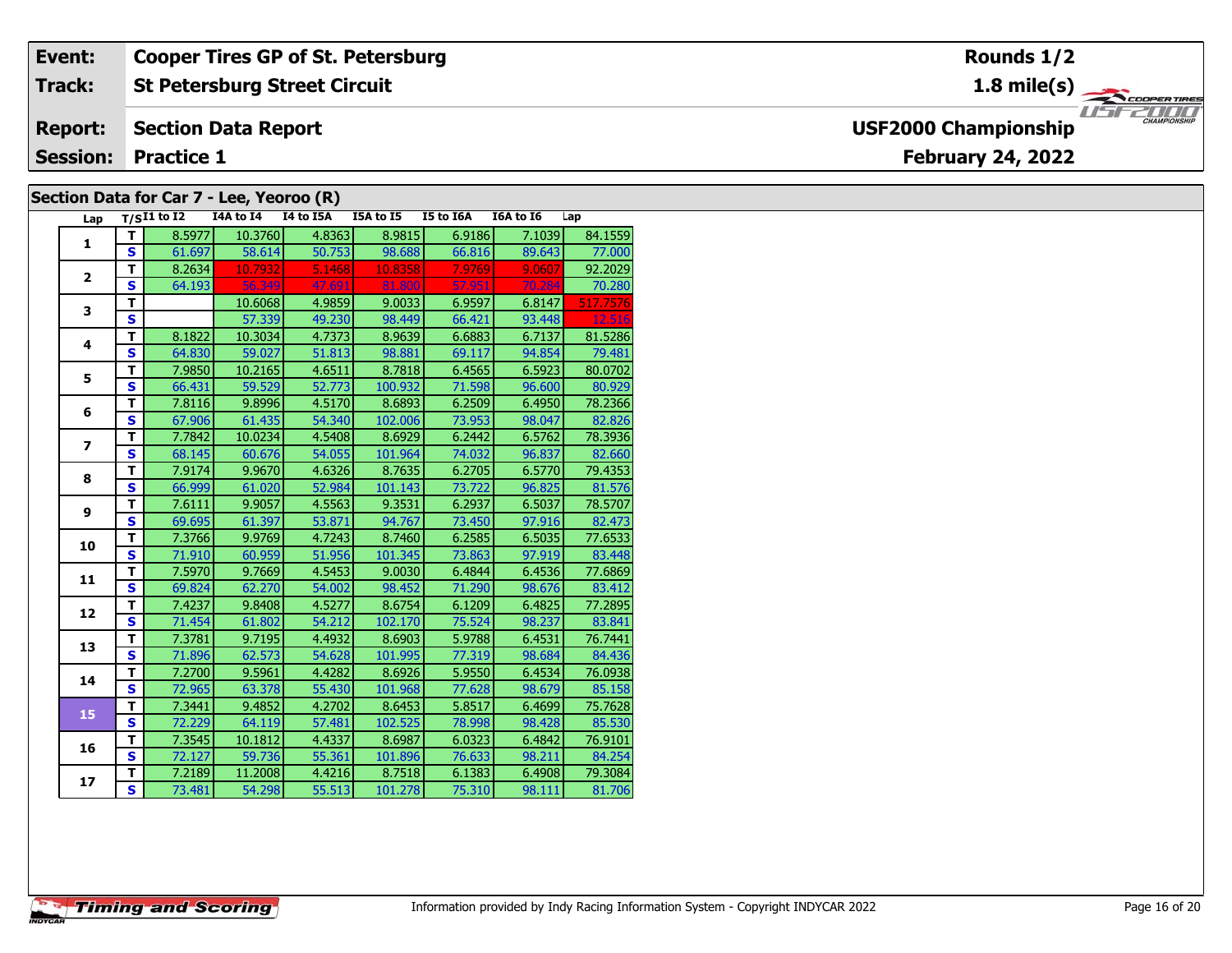### **Event:Cooper Tires GP of St. Petersburg**

#### **St Petersburg Street Circuit Track:**

#### **Section Data Report Report:**

**Session: Practice 1**

### **Section Data for Car 9 - Garciarce, Jorge (R)**

| Lap                     |              | $T/SI1$ to $\overline{I2}$ | <b>I2 to I3</b> | I3 to I4A | I4A to I4 | I4 to I5A | I5A to I5 | I5 to I6A | I6A to I6 | Lap      | PI to PO |
|-------------------------|--------------|----------------------------|-----------------|-----------|-----------|-----------|-----------|-----------|-----------|----------|----------|
|                         | $\mathbf{T}$ | 8.2860                     |                 |           | 10.7479   | 5.0220    | 9.1186    | 6.7217    | 7.5010    | 87.2364  |          |
| $\mathbf{1}$            | <b>S</b>     | 64.018                     |                 |           | 56.586    | 48.876    | 97.204    | 68.773    | 84.898    | 74.281   |          |
|                         | T            | 7.9097                     |                 |           | 11.4602   | 5.2573    | 10.0546   | 7.4809    | 9.4474    | 89.0714  |          |
| $\overline{2}$          | S            | 67.064                     |                 |           | 53.069    | 46.688    | 88.155    | 61.794    | 67.407    | 72.751   |          |
| 3                       | T            |                            |                 |           | 10.6568   | 4.8032    | 8.8437    | 6.7585    | 7.1813    | 514.2926 | 435.1730 |
|                         | S            |                            |                 |           | 57.070    | 51.102    | 100.225   | 68.399    | 88.677    | 12,600   | 2.453    |
|                         | T.           | 8.1155                     | 9.1061          | 6.3407    | 10.1663   | 4.6441    | 8.7316    | 6.4357    | 6.7288    | 80.8640  |          |
| 4                       | S            | 65.363                     | 96.514          | 71.293    | 59.823    | 52.853    | 101.512   | 71.829    | 94.641    | 80.135   |          |
| 5                       | T            | 8.0444                     |                 |           | 9.9462    | 4.5166    | 8.6944    | 6.3411    | 6.6696    | 79.7644  |          |
|                         | S            | 65.941                     |                 |           | 61.147    | 54.345    | 101.946   | 72.901    | 95.481    | 81.239   |          |
| 6                       | $\mathbf T$  | 8.1092                     |                 |           | 9.9283    | 4.5110    | 8.6508    | 6.3714    | 6.6486    | 79.3961  |          |
|                         | S            | 65.414                     |                 |           | 61.257    | 54.412    | 102.460   | 72.554    | 95.782    | 81.616   |          |
| $\overline{\mathbf{z}}$ | T            | 7.7045                     |                 |           | 9.8663    | 4.5047    | 8.6514    | 6.2844    | 6.6988    | 78.3480  |          |
|                         | $\mathbf{s}$ | 68.850                     |                 |           | 61.642    | 54.489    | 102.453   | 73.559    | 95.065    | 82.708   |          |
| 8                       | T            | 7.7857                     |                 |           | 9.7589    | 4.4282    | 8.6438    | 6.2767    | 6.6984    | 78.4759  |          |
|                         | S            | 68.132                     |                 |           | 62.321    | 55.430    | 102.543   | 73.649    | 95.070    | 82.573   |          |
| 9                       | T            | 7.8769                     |                 |           | 9.8600    | 4.4184    | 8.5967    | 6.2179    | 6.6287    | 78.0903  |          |
|                         | $\mathbf{s}$ | 67.343                     |                 |           | 61.682    | 55.553    | 103.105   | 74.345    | 96.070    | 82.981   |          |
| 10                      | T            | 7.7939                     | 8.6082          | 5.7045    | 9.7689    | 4.3895    | 8.6153    | 6.0411    | 6.5646    | 77.2662  |          |
|                         | S            | 68.060                     | 102.096         | 79.244    | 62.257    | 55.919    | 102.883   | 76.521    | 97.008    | 83.866   |          |
| 11                      | T            | 8.3688                     |                 |           | 9.7230    | 4.4078    | 8.6263    | 6.0829    | 6.5531    | 77.9318  |          |
|                         | $\mathbf{s}$ | 63.385                     |                 |           | 62.551    | 55.686    | 102.751   | 75.995    | 97.178    | 83.150   |          |
| 12                      | T            | 7.5434                     | 8.6383          | 5.6786    | 9.6068    | 4.3294    | 8.6034    | 5.9253    | 6.5514    | 76.4023  |          |
|                         | $\mathbf{s}$ | 70.320                     | 101.740         | 79.605    | 63.307    | 56.695    | 103.025   | 78.017    | 97.203    | 84.814   |          |
| 13                      | T            | 7.9073                     |                 |           | 9.5958    | 4.4128    | 8.6012    | 6.0305    | 6.5403    | 77.0705  |          |
|                         | $\mathbf{s}$ | 67.084                     |                 |           | 63.380    | 55.623    | 103.051   | 76.656    | 97.368    | 84.079   |          |
| 14                      | T            | 7.5337                     | 8.5214          | 5.5523    | 9.5508    | 4.3391    | 8.6081    | 5.9804    | 6.4969    | 76.0588  |          |
|                         | S.           | 70.411                     | 103.136         | 81.416    | 63.679    | 56.568    | 102.969   | 77.298    | 98.019    | 85.197   |          |
| 15                      | T            | 7.5450                     | 8.4940          | 5.5232    | 9.6295    | 4.4938    | 8.6269    | 5.9731    | 6.4926    | 76.3483  |          |
|                         | $\mathbf{s}$ | 70.305                     | 103.469         | 81.845    | 63.158    | 54.621    | 102.744   | 77.392    | 98.084    | 84.874   |          |
| 16                      | T            | 7.3929                     |                 |           | 9.5824    | 4.4350    | 8.6090    | 5.8453    | 6.4381    | 75.9080  |          |
|                         | S            | 71.752                     |                 |           | 63.469    | 55.345    | 102.958   | 79.085    | 98.914    | 85.366   |          |
| 17                      | T.           | 7.3261                     |                 |           | 11.1906   | 4.5923    | 8.6900    | 6.2584    | 7.3830    | 79.4386  |          |
|                         | S.           | 72.406                     |                 |           | 54.348    | 53.449    | 101.998   | 73.864    | 86.255    | 81.572   |          |

### **Rounds 1/2**

**1.8 mile(s)**

THE COOPERTIRES

**USF2000 Championship**

# **February 24, 2022**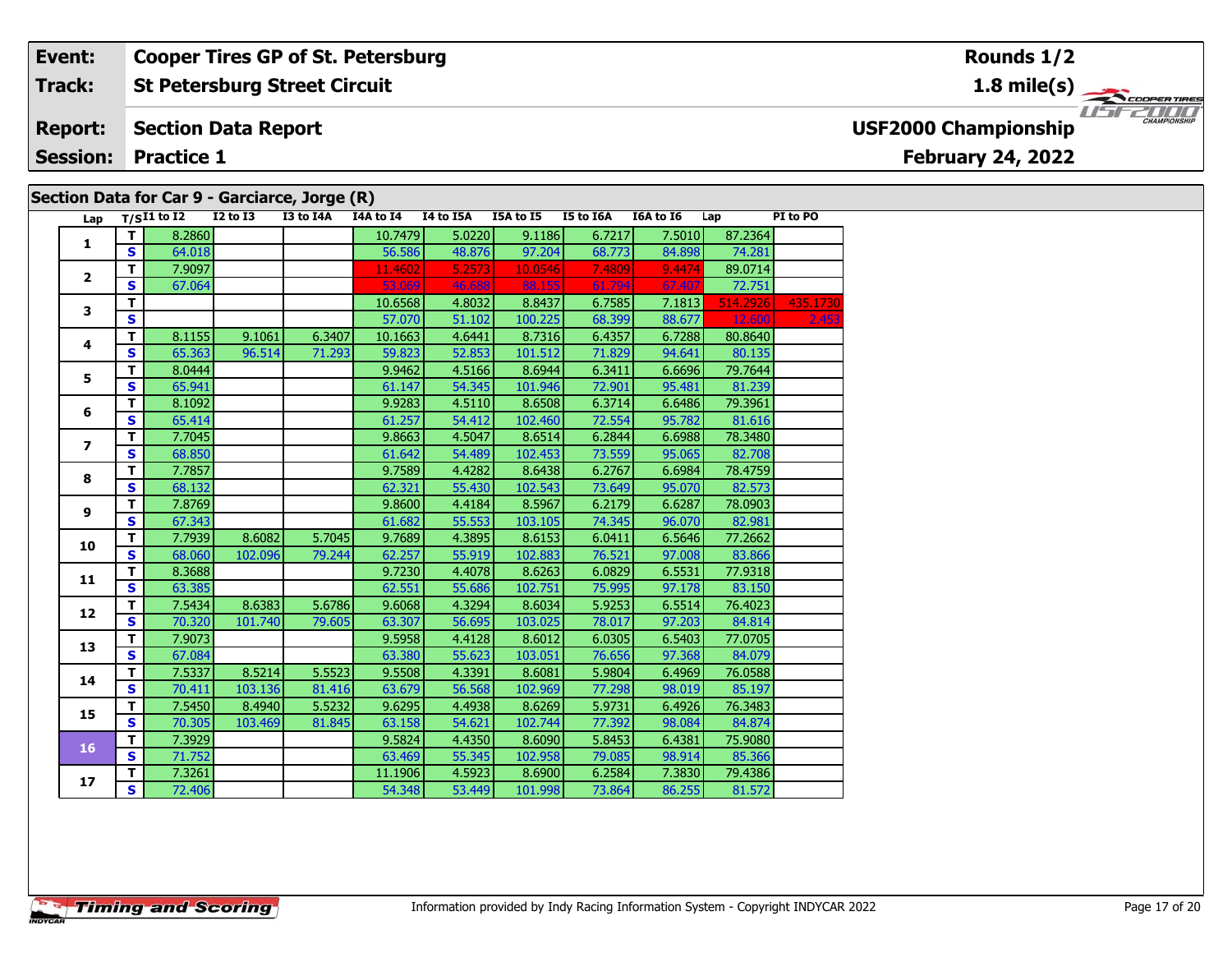| Event:          | <b>Cooper Tires GP of St. Petersburg</b> | Rounds 1/2                                         |
|-----------------|------------------------------------------|----------------------------------------------------|
| Track:          | <b>St Petersburg Street Circuit</b>      | $1.8 \text{ mile(s)}$                              |
| <b>Report:</b>  | <b>Section Data Report</b>               | <b>CHAMPIONSHIP</b><br><b>USF2000 Championship</b> |
| <b>Session:</b> | <b>Practice 1</b>                        | <b>February 24, 2022</b>                           |

| Section Data for Car 90 - Douglas, Jacob (R) |  |
|----------------------------------------------|--|
|----------------------------------------------|--|

| Lap | $T/SI6$ to $I7$ | I7 to SF | SF to I1        | <b>I1 to I2</b> | $I2$ to $I3$ | I3 to I4A | I4A to I4 | I4 to I5A | I5A to I5 | I5 to I6A | I6A to I6 | Lap     | PO to SF |
|-----|-----------------|----------|-----------------|-----------------|--------------|-----------|-----------|-----------|-----------|-----------|-----------|---------|----------|
|     | 11.15491        | 5.6868   | 4.1326          | 8.4789          | 9.0262       | 6.2513    | 10.5675   | 4.5030    | 8.6893    | 6.5657    | 6.4928    | 81.5490 | 82.8920  |
|     | 64.362 l        | 104.309  | 113.3451        | 62.562          | 97.368       | 72.312    | 57.5521   | 54.509    | 102.006   | 70.4071   | 98.081    | 79.461  | 69.595   |
|     | 312.0944        | 24.31881 | 15.3062         |                 |              |           |           |           |           |           |           |         |          |
|     | 2.300 F         | 21.202   | 20.522<br>- 120 |                 |              |           |           |           |           |           |           |         |          |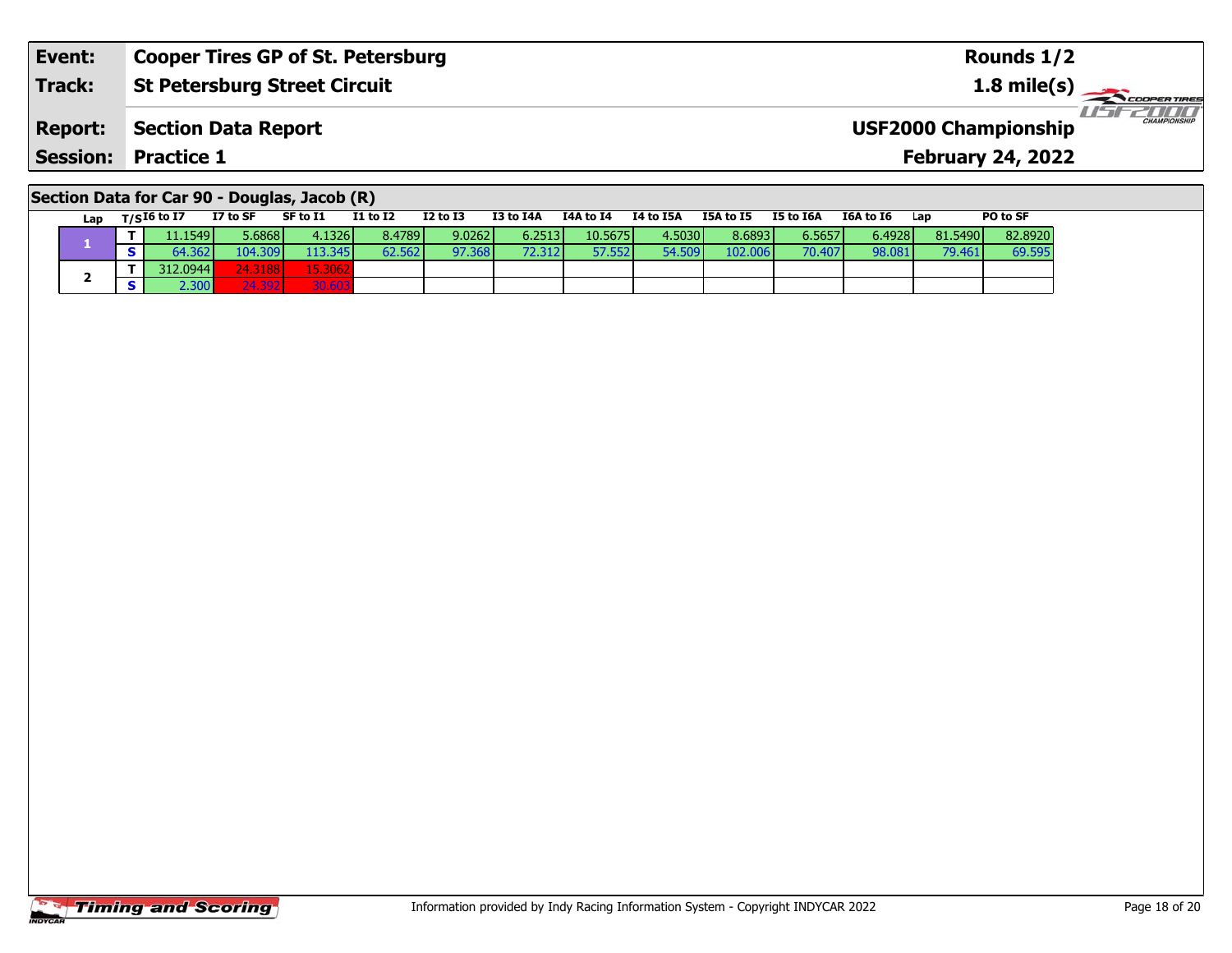| Event:                            |    |                   | <b>Cooper Tires GP of St. Petersburg</b> |          |                 |              |           |                  |           |                  |           |           |                                                         | Rounds 1/2 |          |                       |
|-----------------------------------|----|-------------------|------------------------------------------|----------|-----------------|--------------|-----------|------------------|-----------|------------------|-----------|-----------|---------------------------------------------------------|------------|----------|-----------------------|
| Track:                            |    |                   | <b>St Petersburg Street Circuit</b>      |          |                 |              |           |                  |           |                  |           |           |                                                         |            |          | $1.8 \text{ mile(s)}$ |
| <b>Report:</b><br><b>Session:</b> |    | <b>Practice 1</b> | <b>Section Data Report</b>               |          |                 |              |           |                  |           |                  |           |           | <b>USF2000 Championship</b><br><b>February 24, 2022</b> |            |          | <b>CHAMPIONSHIP</b>   |
|                                   |    |                   | Section Data for Car 92 - Frazer, Billy  |          |                 |              |           |                  |           |                  |           |           |                                                         |            |          |                       |
| Lap                               |    | T/SI6 to I7       | I7 to SF                                 | SF to I1 | <b>I1 to I2</b> | $I2$ to $I3$ | I3 to I4A | <b>I4A to I4</b> | I4 to I5A | <b>I5A to I5</b> | I5 to I6A | I6A to I6 | Lap                                                     | PI to PO   | PO to SF | SF to PI              |
|                                   |    | 11.1637           | 5.7404                                   | 4.2321   | 8.1818          | 8.9994       | 6.3809    | 10.4932          | 4.6246    | 11.6841          | 8.6268    | 9.5879    | 89.7149                                                 |            | 79.1271  | 87.0181               |
| л.                                | S. | 64.312            | 103.3351                                 | 110.680  | 64.833          | 97.658       | 70.844    | 57.960           | 53.076    | 75.861           | 53.586    | 66.419    | 72.229                                                  |            | 72.906   | 67.651                |

**<sup>T</sup>** 9.7461 6.7180 11.1966 4.5922 8.7982 6.3434 6.7050 1431.9963 1358.1574 75.5080 **<sup>S</sup>** 90.176 67.289 54.318 53.450 100.744 72.875 94.977 4.525 0.786 76.401

**<sup>T</sup>** 9.8910 5.6067 3.8974 7.1761 8.3470 5.5355 9.7059 4.3342 8.7124 5.9866 6.4539 75.6467 71.2296 **<sup>S</sup>** 72.587 105.799 120.185 73.920 105.291 81.663 62.661 56.632 101.736 77.218 98.672 85.661 82.646

**<sup>T</sup>** 10.2289 5.6475 3.9441 7.6354 8.4497 5.8158 9.8641 4.3632 8.6492 6.6054 6.7384 77.9417 **<sup>S</sup>** 70.189 105.034 118.762 69.473 104.011 77.727 61.656 56.256 102.479 69.984 94.506 83.139

**<sup>T</sup>** 10.1360 5.5970 3.8893 7.3737 8.3360 5.6254 10.0486 4.4405 8.7557 6.1140 6.5317 76.8479 **<sup>S</sup>** 70.832 105.982 120.435 71.939 105.430 80.358 60.524 55.276 101.233 75.609 97.497 84.322

**2**

**3**

**4**

**5**

76.401

83.139

84.322